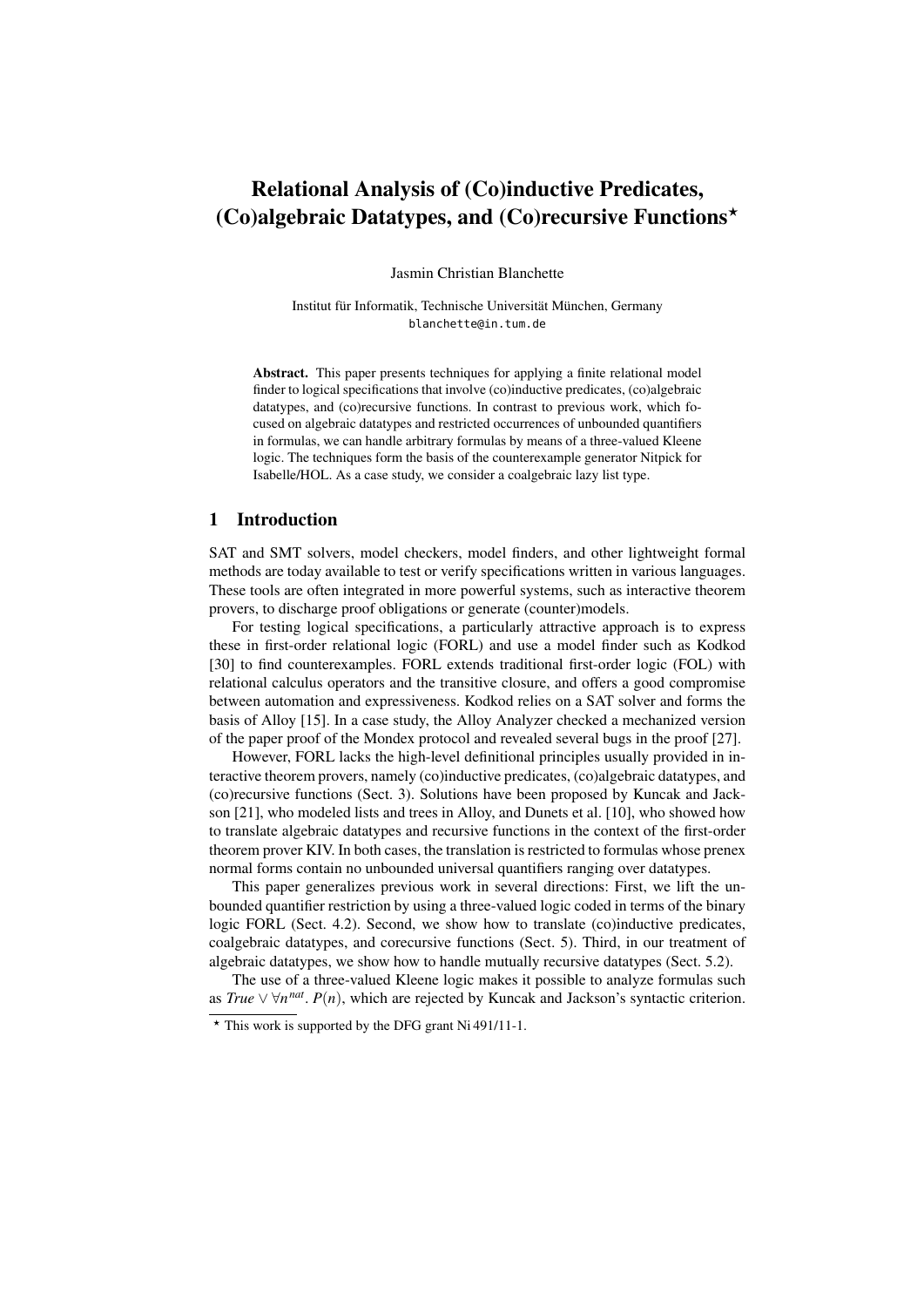Unbounded universal quantification is still problematic in general, but suitable definitional principles and their proper handling mitigate this problem.

The ideas presented here form the basis of the higher-order counterexample generator Nitpick [5], which is included with recent versions of Isabelle/HOL [25]. As a case study, we employ Nitpick on a small theory of coalgebraic (lazy) lists (Sect. 6). To simplify the presentation, we use FOL as our specification language in the paper; issues specific to higher-order logic (HOL) are mostly orthogonal and covered elsewhere [5].

# 2 Logics

#### 2.1 First-Order Logic (FOL)

The first-order logic that will serve as our specification language is essentially the firstorder fragment of HOL [7, 12]. The types and terms are given below.

| Types:                                                           |                 | Terms:                  |                                                         |
|------------------------------------------------------------------|-----------------|-------------------------|---------------------------------------------------------|
| $\sigma ::= \kappa$                                              | (atomic type)   | $t ::= x^{\sigma}$      | (variable)                                              |
| $\alpha$                                                         | (type variable) |                         | $\left  c^{\tau}(t, \ldots, t) \right $ (function term) |
| $\tau ::= (\sigma, , \sigma) \rightarrow \sigma$ (function type) |                 | $\forall x^{\sigma}$ .t | (universal quantification)                              |
|                                                                  |                 |                         |                                                         |

The standard semantics interprets the Boolean type *o* and the constants *False<sup>o</sup>* , *True<sup>o</sup>* ,  $\rightarrow$  (*o*,*o*)→*o* (implication),  $\approx$  ( $\sigma$ ,*σ*)→*o*</sup> (equality on basic type *σ*), and *if then else* (*o*,σ,*σ*)→*σ*.<br>Formulas are terms of type *o*. We assume throughout this paper that terms are well-typed Formulas are terms of type *o*. We assume throughout this paper that terms are well-typed using the standard typing rules and usually omit the type superscripts. In conformity with first-order practice, application of *x* and *y* on *f* is written  $f(x, y)$ , the function type  $(\cdot) \rightarrow \sigma$  is identified with  $\sigma$ , and the parentheses in the function term  $c()$  are optional. We also assume that the connectives  $\neg$ ,  $\wedge$ ,  $\vee$  and existential quantification are available.

In contrast to HOL, our logic requires variables to range over basic types, and it forbids partial function application and  $\lambda$ -abstractions. On the other hand, it supports the limited form of polymorphism provided by proof assistants for HOL [14, 25, 29], with the restriction that type variables may only be instantiated by atomic types (or left uninstantiated in a polymorphic formula).

Types and terms are interpreted in the standard set-theoretic way, relative to a scope that fixes the interpretation of basic types. A *scope S* is a function from basic types to nonempty sets (domains), which need not be finite.<sup>1</sup> We require  $S(o) = \{ff, tt\}$ .

The standard interpretation  $\llbracket \tau \rrbracket_S$  of a type  $\tau$  is given by

$$
[\![\sigma]\!]_S = S(\sigma) \qquad [\![(\sigma_1,\ldots,\sigma_n)\!\rightarrow\sigma]\!]_S = [\![\sigma_1]\!]_S \times \cdots \times [\![\sigma_n]\!]_S \to [\![\sigma]\!]_S,
$$

where  $A \rightarrow B$  denotes the set of (total) functions from *A* to *B*. In contexts where *S* is clear, the cardinality of  $\llbracket \tau \rrbracket_S$  is written  $|\tau|$ .

#### 2.2 First-Order Relational Logic (FORL)

Our analysis logic, first-order relational logic, combines elements from FOL and relational calculus extended with the transitive closure [15, 30]. Formulas involve variables and terms ranging over relations (sets of tuples drawn from a universe of atoms) of arbitrary arities. The logic is unsorted, but each term denotes a relation of a fixed arity.

 $1$  The use of the word "scope" for a domain specification is consistent with Jackson [15].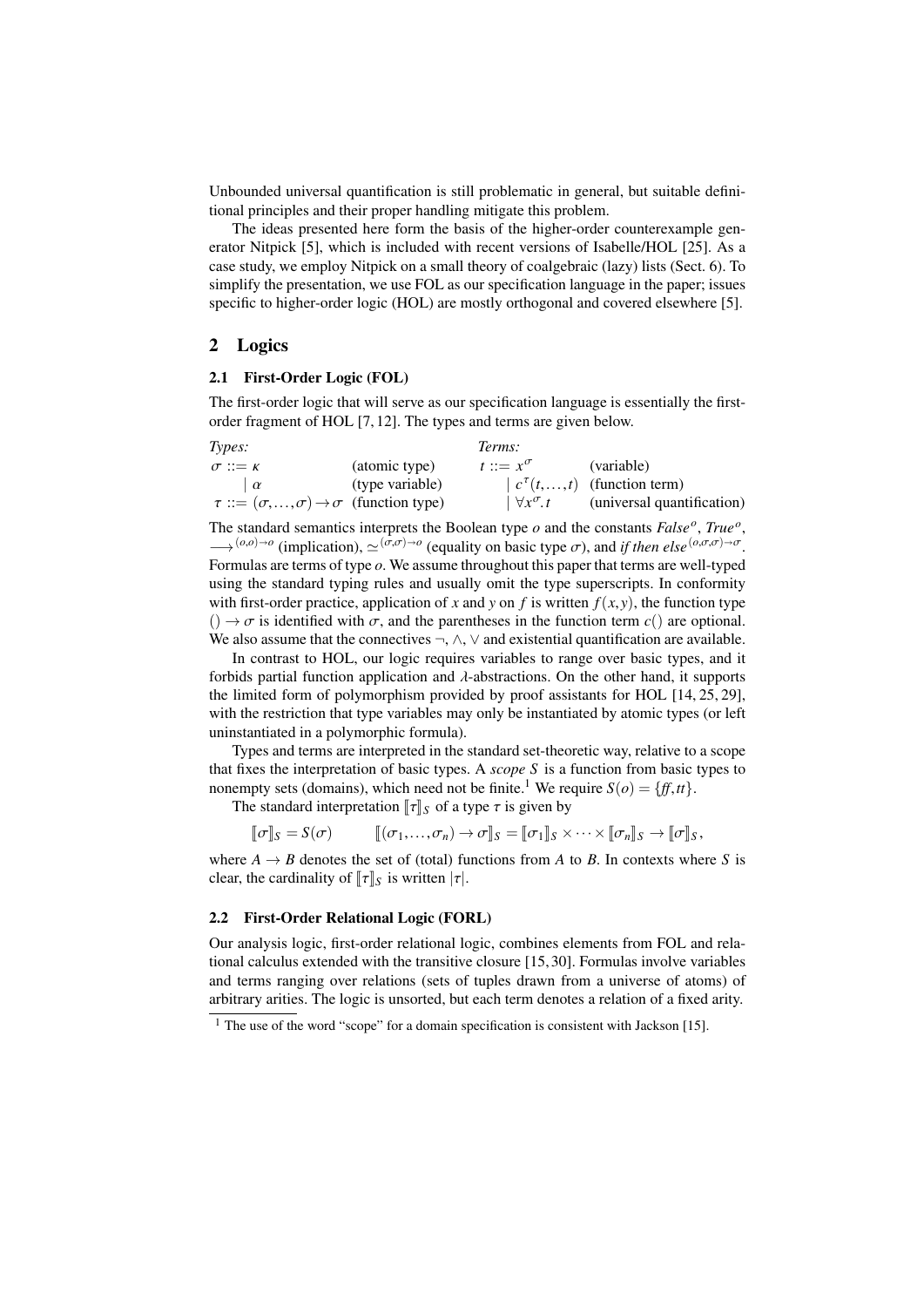| <i>Formulas:</i>         |                                                          | Terms:                                   |                      |
|--------------------------|----------------------------------------------------------|------------------------------------------|----------------------|
| $\varphi ::=$ false      | (falsity)                                                | $r ::=$ none                             | (empty set)          |
| true                     | (truth)                                                  | iden                                     | (identity relation)  |
| m r                      | (multiplicity constraint)                                | $a_i$                                    | (atom)               |
| $r \simeq r$             | (equality)                                               | $\mathcal{X}$                            | (variable)           |
| $r\subset r$             | (inclusion)                                              | $r^+$                                    | (transitive closure) |
| $\neg \varphi$           | (negation)                                               | r.r                                      | $(dot-join)$         |
| $\varphi \wedge \varphi$ | (conjunction)                                            | $r \times r$                             | (Cartesian product)  |
|                          | $\forall x \in r$ : $\varphi$ (universal quantification) | $r \cup r$                               | (union)              |
|                          |                                                          | $r - r$                                  | (difference)         |
| $m ::=$ no   lone   one  | some                                                     | if $\varphi$ then r else r (conditional) |                      |

The universe of discourse is  $\mathcal{A} = \{a_1, \ldots, a_k\}$ , where each  $a_i$  is an uninterpreted atom.<br>Atoms and *n*-tuples are identified with singleton sets and singleton *n*-ary relations re-Atoms and *n*-tuples are identified with singleton sets and singleton *n*-ary relations, respectively. Bound variables in quantifications range over the tuples in a relation; thus,  $\forall x \in (a_1 \cup a_2) \times a_3$ :  $\varphi(x)$  is equivalent to  $\varphi(a_1 \times a_3) \wedge \varphi(a_2 \times a_3)$ .

Although they are not listed above, we will sometimes make use of  $\vee, \longrightarrow, ^*$ , and  $\cap$ as well. The constraint no *r* expresses that *r* is the empty relation, one *r* expresses that *r* is a singleton, lone  $r \iff$  no  $r \lor$  one  $r$ , and some  $r \iff \neg$  no  $r$ . The dot-join operator is unconventional; its semantics is given by the equation

$$
[[r\cdot s]] = \{ (r_1,\ldots,r_{m-1},s_2,\ldots,s_n) \mid \exists t. (r_1,\ldots,r_{m-1},t) \in [[r]] \wedge (t,s_2,\ldots,s_n) \in [[s]] \}.
$$

The operator admits three important special cases. Let *s* be unary and *r*,  $r'$  be binary relations. The expression *s r* gives the direct image of the set *s* under *r*; if *s* is a singleton relations. The expression *s*.*r* gives the direct image of the set *s* under *r*; if *s* is a singleton and *r* a function, it coincides with the function application  $r(s)$ . Analogously, *r*.*s* gives the inverse image of  $s$  under  $r$ . Finally,  $r \cdot r'$  expresses relational composition.

The following FORL specification attempts to fit 30 pigeons in 29 holes:

```
vars pigeons = \{a_1, \ldots, a_{30}\}, \text{holes} = \{a_{31}, \ldots, a_{59}\}var \emptyset ⊆ nest ⊆ {a<sub>1</sub>,...,a<sub>30</sub>} × {a<sub>31</sub>,...,a<sub>59</sub>}
solve (∀p∈pigeons: one p.nest) ∧ (∀h∈holes: lone nest.h)
```
The variables *pigeons* and *holes* are given fixed values, whereas *nest* is specified with a lower and an upper bound. The constraint one *p*.*nest* states that pigeon *p* is in relation with exactly one hole, and lone *nest*.*h* that hole *h* is in relation with at most one pigeon. Taken as a whole, the formula states that *nest* is a one-to-one function. It is, of course, not satisfiable, a fact that Kodkod can establish in less than a second.

## 3 Definitional Principles

#### 3.1 Simple Definitions

We extend our specification logic FOL with several definitional principles to introduce new constants and types. The first principle defines a constant as equal to another term:

definition 
$$
c^{\tau}
$$
 where  $c(\bar{x}) \simeq t$ 

Logically, the above definition is equivalent to the axiom  $\forall \bar{x} \cdot c(\bar{x}) \simeq t$ .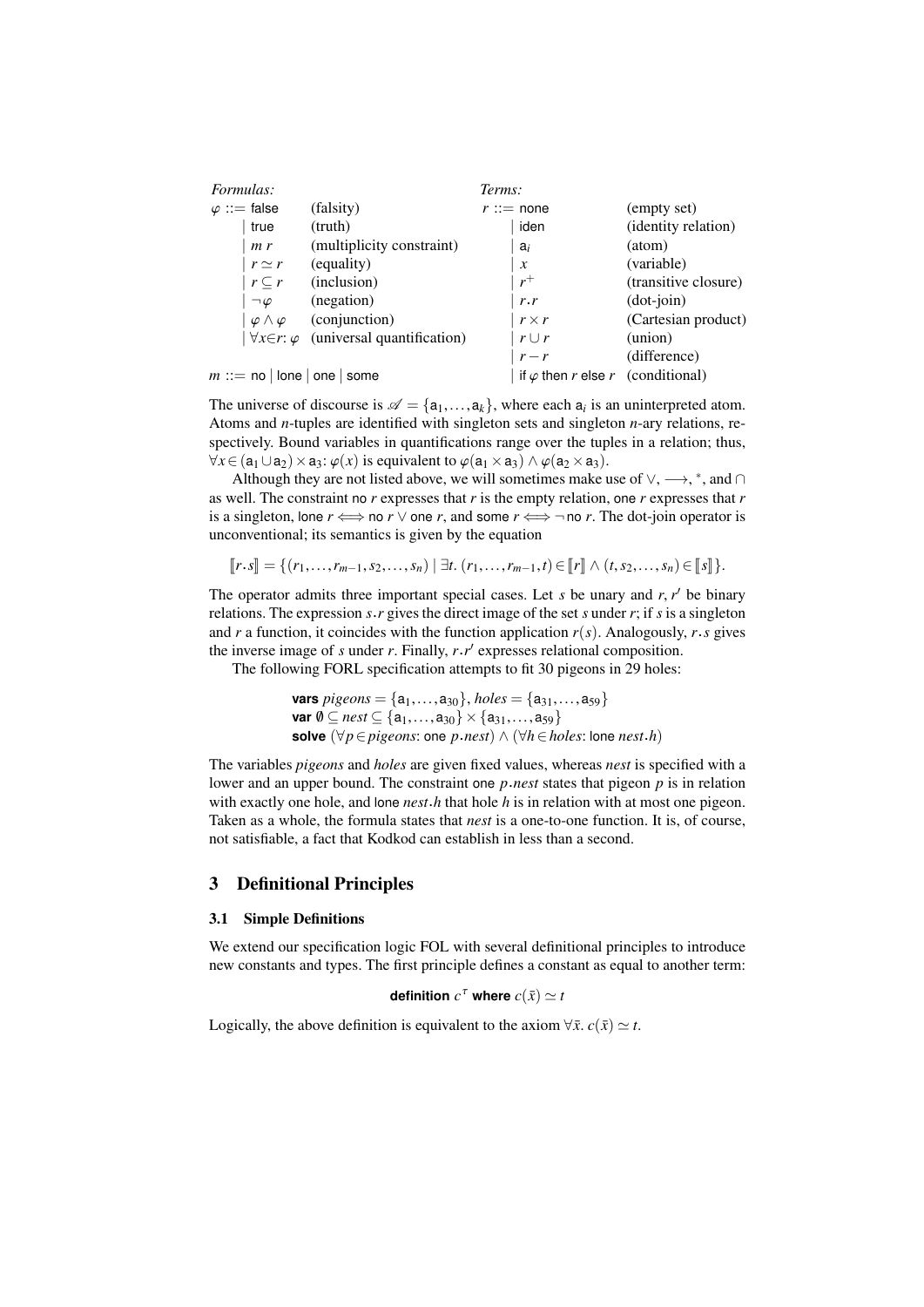Provisos: The constant  $c$  is fresh, the variables  $\bar{x}$  are distinct, and the right-hand side *t* does not refer to any other free variables than  $\bar{x}$ , to any undefined constants or *c*, or to any type variables not occurring in  $\tau$ . These restrictions ensure consistency [32].

#### 3.2 (Co)inductive Predicates

The **inductive** and **coinductive** commands define inductive and coinductive predicates specified by their introduction rules:

[co]inductive 
$$
p^{\tau}
$$
 where  
\n $p(\bar{t}_{11}) \wedge \cdots \wedge p(\bar{t}_{1\ell_1}) \wedge Q_1 \longrightarrow p(\bar{u}_1)$   
\n:  
\n $p(\bar{t}_{n1}) \wedge \cdots \wedge p(\bar{t}_{n\ell_n}) \wedge Q_n \longrightarrow p(\bar{u}_n)$ 

Provisos: The constant  $p$  is fresh, and the arguments to  $p$  and the side conditions  $Q_i$  do not refer to  $p$ , undeclared constants, or any type variables not occurring in  $\tau$ .

The introduction rules may involve any number of free variables  $\bar{y}$ . The syntactic restrictions on the rules ensure monotonicity; by the Knaster–Tarski theorem, the fixed point equation

$$
p(\bar{x}) \simeq \exists \bar{y}.\bigvee_{j=1}^{n} \bar{x} \simeq \bar{u}_j \wedge p(\bar{t}_{j1}) \wedge \cdots \wedge p(\bar{t}_{j\ell_j}) \wedge Q_j
$$

admits a least and a greatest solution [13, 26]. Inductive definitions provide the least fixed point, and coinductive definitions provide the greatest fixed point.

As an example, assuming a type *nat* of natural numbers generated freely by 0*nat* and  $Suc^{nat \rightarrow nat}$ , the following definition introduces the predicate *even* of even numbers:

$$
\begin{array}{ll}\n\text{inductive even}^{nat \to o} \text{ where} \\
\text{even}(0) \\
\text{even}(n) \longrightarrow \text{even}(Suc(Suc(n)))\n\end{array}
$$

The associated fixed point equation is

 $even(x) \simeq \exists n. \ x \simeq 0 \ \lor \ x \simeq \text{Suc}(\text{Suc}(n)) \land \text{even}(n).$ 

The syntax can be generalized to support mutual definitions, as in the next example:

```
inductive evennato
and oddnato where
even(0)
even(n) \longrightarrow odd(Suc(n))odd(n) \longrightarrow even(Suc(n))
```
Mutual definitions for  $p_1, \ldots, p_m$  can be reduced to a single predicate  $q$  whose domain is the disjoint sum of the domains of each *p<sup>i</sup>* [26]. Assuming *Inl* and *Inr* are the disjoint sum constructors, the definition of *even* and *odd* is replaced by

```
inductive even_or_odd(nat,nat)sumo where
even or odd(\text{Inl}(0))even\_or\_odd(Inl(n)) \longrightarrow even\_or\_odd(Inr(Suc(n)))even\_or\_odd(Inf(n)) \longrightarrow even\_or\_odd(Inf(Suc(n)))definition even<sup>nat\rightarrowo where even(n) \simeq even or odd(Inl(n))</sup>
```

```
definition odd^{nat\rightarrow o} where odd(n) \simeq even\_or\_odd(Inr(n))
```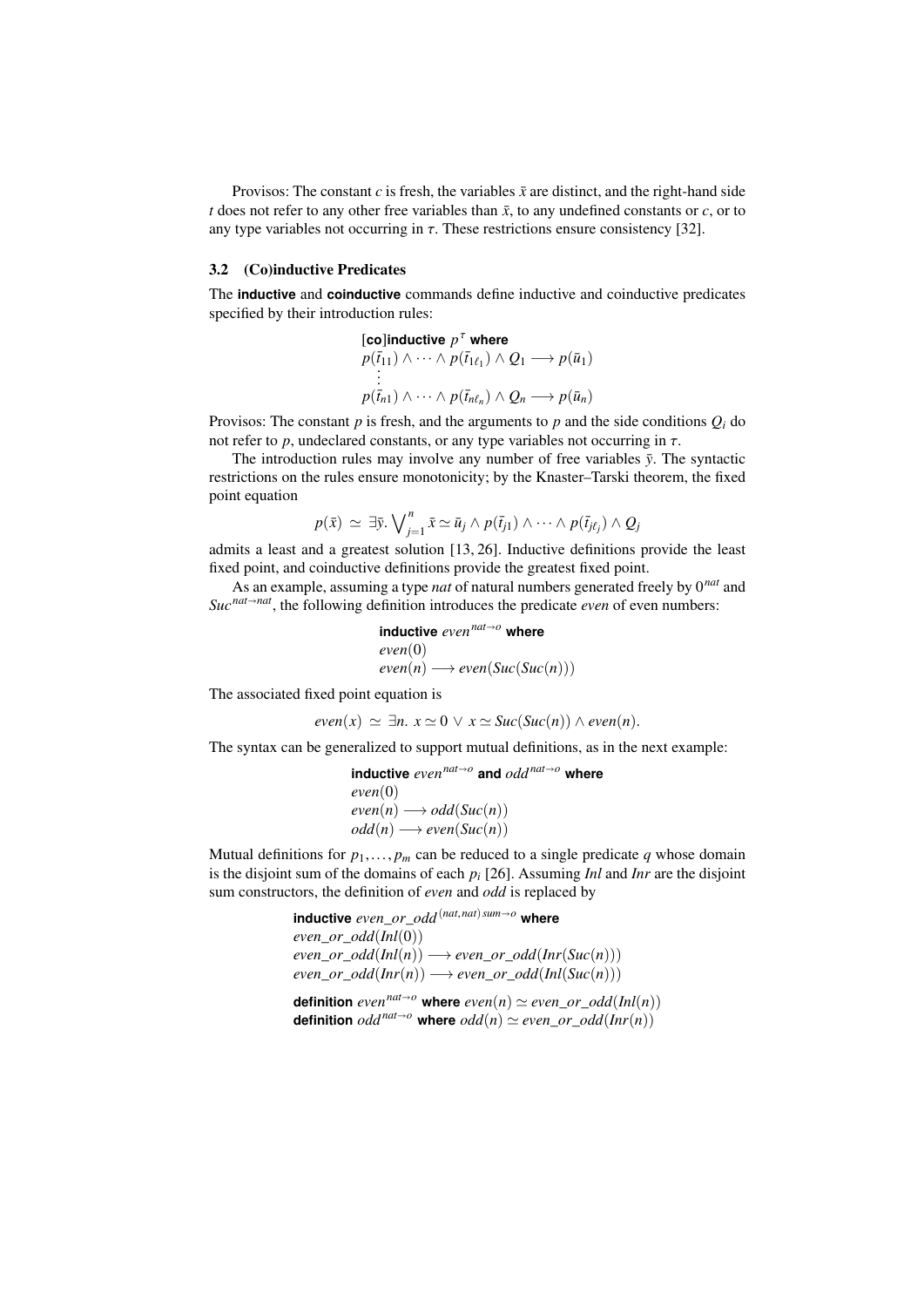#### 3.3 (Co)algebraic Datatypes

The **datatype** and **codatatype** commands define mutually recursive (co)algebraic datatypes specified by their constructors:

$$
\begin{aligned}\n\textbf{[co]} \textbf{datatype} \ (\bar{\alpha})_{K_1} &= C_{11} \ [\textbf{of } \bar{\sigma}_{11}] \ | \ \cdots \ | \ C_{1\ell_1} \ [\textbf{of } \bar{\sigma}_{1\ell_1}] \\
\textbf{and} \ \ldots \\
\textbf{and} \ (\bar{\alpha})_{K_n} &= C_{n1} \ [\textbf{of } \bar{\sigma}_{n1}] \ | \ \cdots \ | \ C_{n\ell_n} \ [\textbf{of } \bar{\sigma}_{n\ell_n}]\n\end{aligned}
$$

The defined types  $(\bar{\alpha}) \kappa_i$  are parameterized by a list of distinct type variables  $\bar{\alpha}$ , providing type polymorphism. Each constructor  $C_{ij}$  has type  $\bar{\sigma}_{ij} \rightarrow (\bar{\alpha}) \kappa_i$ .<br>Provisos: The type names  $\kappa_i$  and the constructor constants  $C_{ij}$  and

Provisos: The type names  $\kappa_i$  and the constructor constants  $C_{ij}$  are fresh and distinct, the type parameters  $\bar{\alpha}$  are distinct, and the argument types  $\bar{\sigma}_{ij}$  do not refer to any other type variables than  $\bar{\alpha}$  (but may refer to the types  $(\bar{\alpha})\kappa_i$  being defined).

The commands can be used to define natural numbers, pairs, finite lists, and possibly infinite lazy lists as follows:

| datatype $nat = 0$ $Suc$ of nat | datatype $\alpha$ list = Nil   Cons of $(\alpha, \alpha$ list)                                                                   |
|---------------------------------|----------------------------------------------------------------------------------------------------------------------------------|
|                                 | datatype $(\alpha, \beta)$ pair = Pair of $(\alpha, \beta)$ codatatype $\alpha$ llist = LNil   LCons of $(\alpha, \alpha$ llist) |

Defining a (co)datatype introduces the appropriate axioms for the constructors [26]. It also introduces the syntax *case t* of  $C_{i1}(\bar{x}_1) \Rightarrow u_1 | \dots | C_{i\ell_i}(\bar{x}_{\ell_i}) \Rightarrow u_{\ell_i}$ , characterized by<br>  $\forall \bar{x}$ .  $(\text{case } C_{i1}(\bar{x}_1) \text{ of } C_{i1}(\bar{x}_1) \Rightarrow u_1 | \dots | C_{i\ell_i}(\bar{x}_\ell) \Rightarrow u_{\ell_i} \Rightarrow u_{\ell_i}$  for  $i \in \{1, \dots, \ell_i\}$  $\forall \bar{x}_j.$  (case  $C_{ij}(\bar{x}_j)$  of  $C_{i1}(\bar{x}_1) \Rightarrow u_1 \mid \dots \mid C_{i\ell_i}(\bar{x}_{\ell_i}) \Rightarrow u_{\ell_i} \rangle \simeq u_j$  for  $j \in \{1, \dots, \ell_i\}.$ 

## 3.4 (Co)recursive Functions

The **primrec** command defines primitive recursive functions on algebraic datatypes:

$$
\begin{aligned}\n\text{prime } & \mathcal{F}_1^{\tau_1} \text{ and } \dots \text{ and } & \mathcal{F}_n^{\tau_n} \text{ where} \\
& f_1(C_{11}(\bar{x}_{11}), \bar{z}_{11}) \simeq t_{11} \qquad \qquad \dots \qquad f_1(C_{1\ell_1}(\bar{x}_{1\ell_1}), \bar{z}_{1\ell_1}) \simeq t_{1\ell_1} \\
& \vdots \\
& f_n(C_{n1}(\bar{x}_{n1}), \bar{z}_{n1}) \simeq t_{n1} \qquad \qquad \dots \qquad f_n(C_{n\ell_n}(\bar{x}_{n\ell_n}), \bar{z}_{n\ell_n}) \simeq t_{n\ell_n}\n\end{aligned}
$$

Provisos: The constants  $f_i$  are fresh and distinct, the variables  $\bar{x}_{ij}$  and  $\bar{z}_{ij}$  are distinct for any given *i* and *j*, the right-hand sides  $t_{ij}$  involve no other variables than  $\bar{x}_{ij}$  and  $\bar{z}_{ij}$ and no type variables that do not occur in  $\tau_i$ , and the first argument of any recursive<br>call must be one of the  $\bar{\mathbf{r}}$ ...'s. The recursion is well-founded because each recursive call call must be one of the  $\bar{x}_{ij}$ 's. The recursion is well-founded because each recursive call peels off one constructor from the first argument.

Corecursive function definitions follow a rather different syntactic schema, with a single equation per function  $f_i$  that must return type  $(\bar{\alpha})\kappa_i$ :

**coprimec** 
$$
f_1^{\tau_1}
$$
 **and** ... **and**  $f_n^{\tau_n}$  **where**  
\n $f_1(\bar{y}_1) \simeq if Q_{11}$  *then*  $t_{11}$  *else if*  $Q_{12}$  *then* ... *else*  $t_{1\ell_1}$   
\n:  
\n $f_n(\bar{y}_n) \simeq if Q_{n1}$  *then*  $t_{n1}$  *else if*  $Q_{n2}$  *then* ... *else*  $t_{n\ell_n}$ 

Provisos: The constants  $f_i$  are fresh and distinct, the variables  $\bar{y}_i$  are distinct, the righthand sides involve no other variables than  $\bar{y}_i$ , no corecursive calls occur in the conditions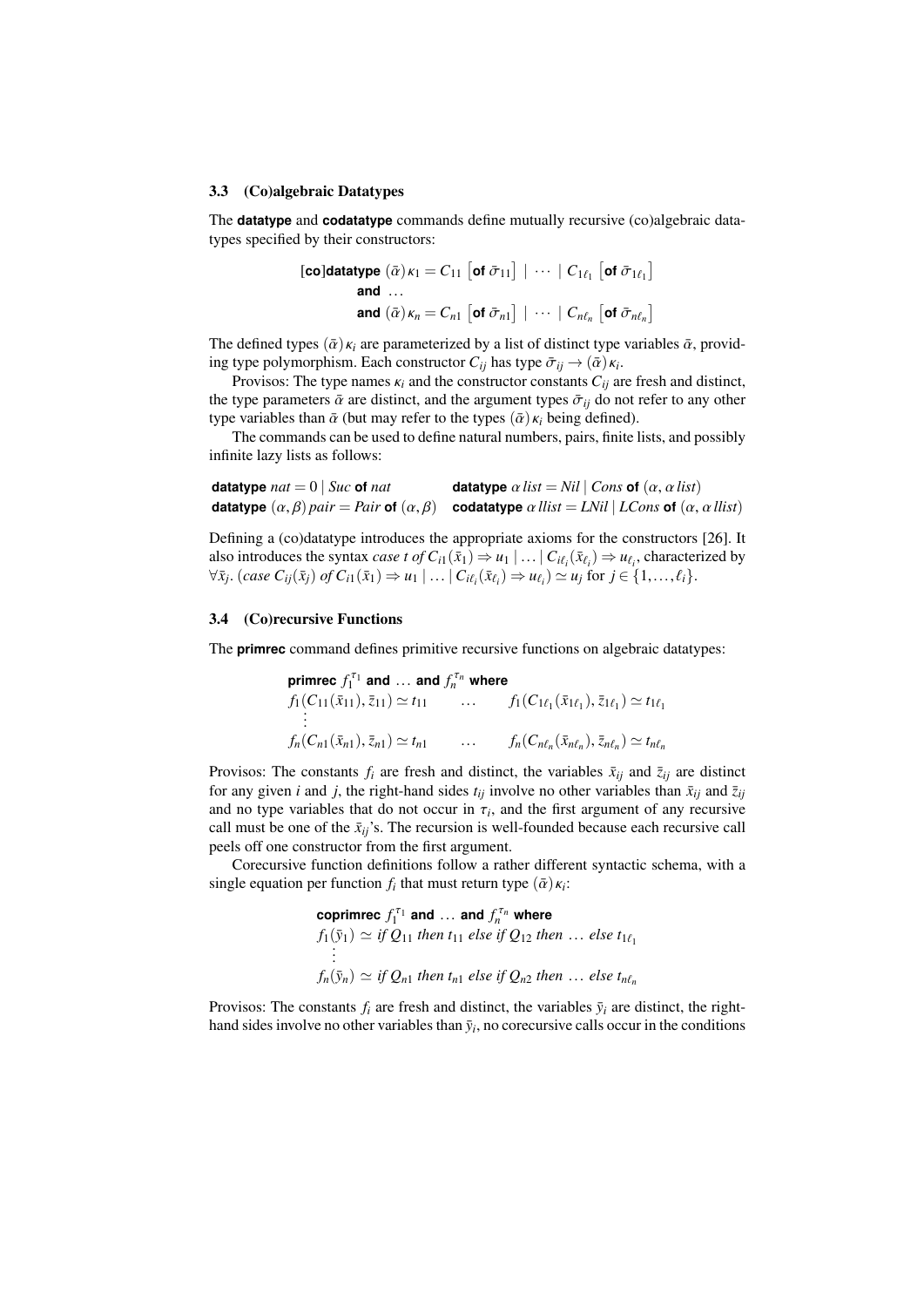$Q_{ij}$ , and either  $t_{ij}$  does not involve any corecursive calls or it has the form  $C_{ij}(\bar{u}_{ij})$ .<sup>2</sup> The syntax can be relaxed to allow a *case* expression instead of a sequence of conditionals. The following examples define concatenation for  $\alpha$  *list* and  $\alpha$  *llist*:

**primrec**  $cat^{(\alpha\text{ list}, \alpha\text{ list})\rightarrow\alpha\text{ list}}$  where  $cat(Nil, zs) \simeq zs \qquad cat(Cons(y, ys), zs) \simeq Cons(y, cat(ys, zs))$ **coprimrec**  $lcat^{(\alpha\,llist,\alpha\,llist)}\rightarrow \alpha\,llist}$  where  $lcat(ys, zs) \simeq case \ ys \ of \ LNil \Rightarrow zs \ | \ LCons(y, ys') \Rightarrow LCons(y, lcat(ys', zs))$ 

## 4 Basic Translations

#### 4.1 A Sound and Complete Translation

This section presents the translation of FOL to FORL, excluding the definitional principles from Sect. 3. We consider only finite domains; for these the translation is sound and complete. We start by mapping FOL types  $\tau$  to sets of FORL atom tuples  $\langle \tau \rangle$ :

$$
\langle\!\langle \sigma\rangle\!\rangle = \{a_1,\ldots,a_{|\sigma|}\}\qquad \langle\!\langle (\sigma_1,\ldots,\sigma_n)\rightarrow \sigma\rangle\!\rangle = \langle\!\langle \sigma_1\rangle\!\rangle \times \cdots \times \langle\!\langle \sigma_n\rangle\!\rangle \times \langle\!\langle \sigma\rangle\!\rangle.
$$

For simplicity, we reuse the same atoms for distinct basic types. A real implementation can benefit from using distinct atoms because it facilitates symmetry breaking [30].

For each free variable or nonstandard constant  $u^{\tau}$ , we generate the bounds declaration **var**  $\emptyset \subseteq u \subseteq \langle \tau \rangle$  as well as a constraint  $\Phi(u)$  to ensure that single values are singletons and functions are functions:

$$
\Phi(u^{\sigma}) = \text{one } u \qquad \Phi(u^{(s_1,\ldots,s_n)\to s}) = \forall x_1 \in \langle\!\langle s_1 \rangle\!\rangle, \ldots, x_n \in \langle\!\langle s_n \rangle\!\rangle; \text{ one } x_n \cdot (\ldots (x_1 \cdot u) \ldots).
$$

Since FORL distinguishes between formulas and terms, the translation to FORL is performed by two mutually recursive functions,  $F\langle\!\langle t \rangle\!\rangle$  and  $T\langle\!\langle t \rangle\!\rangle$ :<sup>3</sup>

| $F\langle False \rangle = false$                                                                                                                                           | $\mathsf{T}\langle\!\langle x \rangle\!\rangle = x$                                                                                                                                                                                                                                   |
|----------------------------------------------------------------------------------------------------------------------------------------------------------------------------|---------------------------------------------------------------------------------------------------------------------------------------------------------------------------------------------------------------------------------------------------------------------------------------|
| $F\langle True \rangle = true$                                                                                                                                             | $\mathsf{T}\langle False \rangle = \mathsf{a}_1$                                                                                                                                                                                                                                      |
| $\mathsf{F}\langle\!\langle t \simeq u \rangle\!\rangle = \mathsf{T}\langle\!\langle t \rangle\!\rangle \simeq \mathsf{T}\langle\!\langle u \rangle\!\rangle$              | $T\langle True \rangle = a_2$                                                                                                                                                                                                                                                         |
| $F\langle\!\langle t\longrightarrow u\rangle\!\rangle = F\langle\!\langle t\rangle\!\rangle \longrightarrow F\langle\!\langle u\rangle\!\rangle$                           | $\mathsf{T}\langle\!\langle \text{if } t \text{ then } u_1 \text{ else } u_2 \rangle\!\rangle = \text{if } \mathsf{F}\langle\!\langle t \rangle\!\rangle \text{ then } \mathsf{T}\langle\!\langle u_1 \rangle\!\rangle \text{ else } \mathsf{T}\langle\!\langle u_2 \rangle\!\rangle$ |
| $\mathsf{F}\langle\!\langle \forall x^\sigma\!,t\rangle\!\rangle = \forall x \in \langle\!\langle \sigma \rangle\!\rangle\!:\mathsf{F}\langle\!\langle t \rangle\!\rangle$ | $\mathsf{T}\langle\!\langle c(t_1,\ldots,t_n)\rangle\!\rangle = \mathsf{T}\langle\!\langle t_n\rangle\!\rangle \cdot (\ldots \cdot (\mathsf{T}\langle\!\langle t_1\rangle\!\rangle \cdot c)\ldots)$                                                                                   |
| $\mathsf{F}\langle\!\langle t\rangle\!\rangle = \mathsf{T}\langle\!\langle t\rangle\!\rangle \simeq \mathsf{T}\langle\!\langle \mathit{True}\rangle\!\rangle$              | $\mathsf{T}\langle \langle t^o \rangle \rangle = \mathsf{T}\langle \langle \langle t \rangle \rangle$ then True else False $\rangle \rangle$ .                                                                                                                                        |
|                                                                                                                                                                            |                                                                                                                                                                                                                                                                                       |

The metavariable *c* ranges over nonstandard constants, so that the  $\tau \langle t^{\circ} \rangle$  equation is used for  $\simeq$  and  $\rightarrow$  (as well as for  $\forall$ ). The Boolean values false and true are arbitrarily coded as  $a_1$  and  $a_2$  when they appear as FORL terms.

**Theorem 4.1.** *The FOL formula P with free variables and nonstandard constants*  $u_1^{\tau_1}$ ,  $\ldots$ ,  $u_n^{\tau_n}$  is satisfiable for a given finite scope iff the FORL formula  $\mathsf{F}\langle\!\langle P \rangle\!\rangle \wedge \bigwedge_{j=1}^n \Phi(u_j)$ *with bounds*  $\emptyset \subseteq u_i \subseteq \langle \tau_i \rangle$  *is satisfiable for the same scope.* 

<sup>&</sup>lt;sup>2</sup> Other authors formulate corecursion in terms of selectors instead of constructors [16].

<sup>3</sup> Metatheoretic functions here and elsewhere are defined using sequential pattern matching.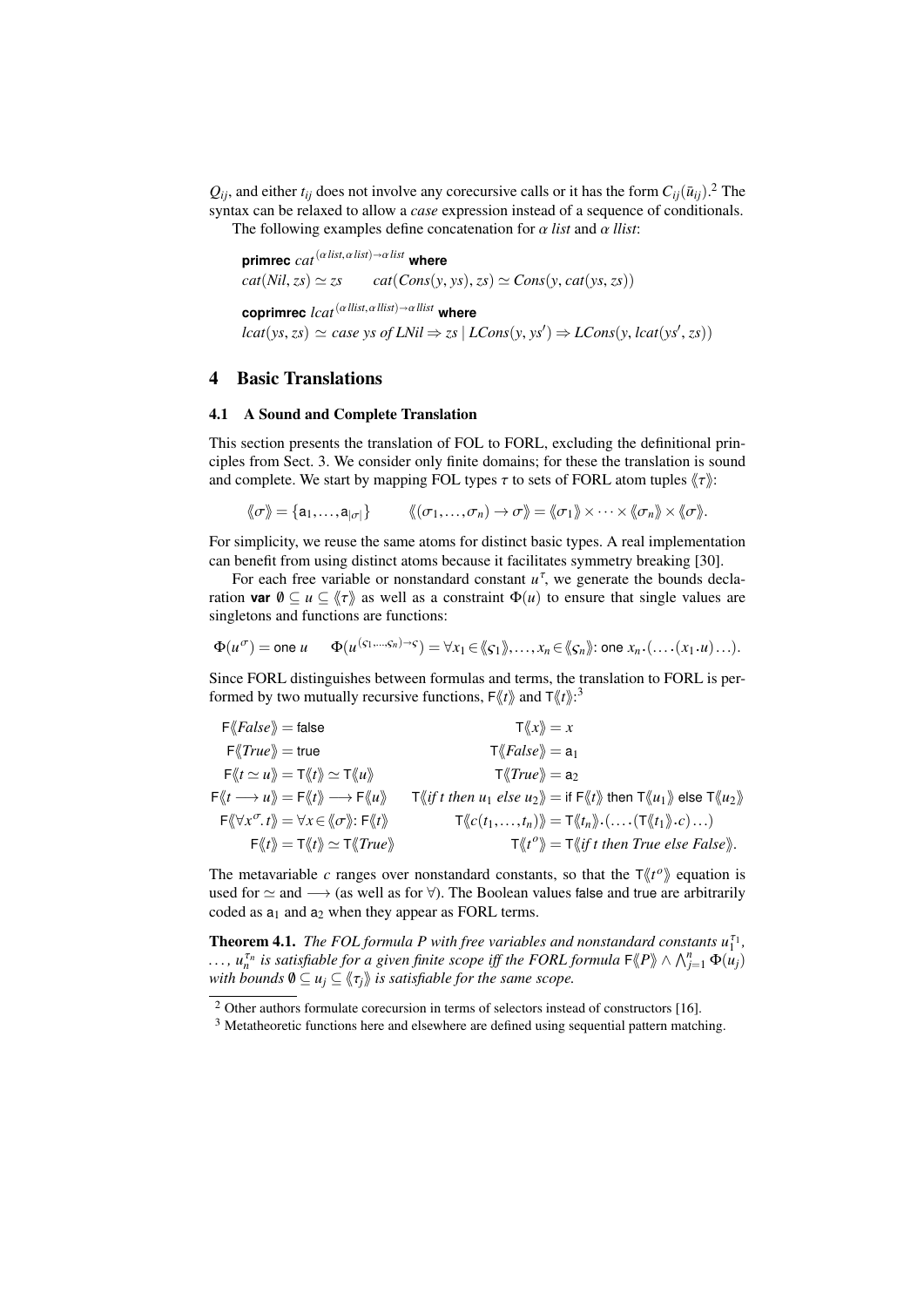*Proof.* Let  $[[t]]_M$  denote the set-theoretic semantics of the FOL term *t* w.r.t. a model M and the given scope *S*, let  $\llbracket \varphi \rrbracket_V$  denote the truth value of the FORL formula  $\varphi$  w.r.t. a variable valuation *V* and the scope *S*, and let  $\llbracket r \rrbracket_V$  denote the set-theoretic semantics of the FORL term *r* w.r.t. *V* and *S*. Furthermore, for  $v \in [\sigma]_S$ , let  $|v|$  denote the corresponding value in  $\langle \sigma \rangle$ , with  $|f| = a_1$  and  $|t| = a_2$ . Using recursion induction, it is straightforward to prove that  $\llbracket \mathsf{F} \langle t^o \rangle \rrbracket_V \Longleftrightarrow \llbracket t \rrbracket_M = tt$  and  $\llbracket \mathsf{T} \langle t \rangle \rrbracket_V = \llbracket [t] \rrbracket_M$  if  $V(u) = \mathsf{M}(u)$  for all  $u \geq \mathsf{Moreover}$  from a satisfying voluption  $V$  of the  $u \geq \mathsf{Moreleft}$  $V(u_i) = |M(u_i)|$  for all *u<sub>j</sub>*'s. Moreover, from a satisfying valuation *V* of the *u<sub>j</sub>*'s, we can construct a FOL model *M* such that  $|M(u_i)| = V(u_i)$ ; the  $\Phi$  constraints and the bounds ensure that such a model exists. Hence,  $\llbracket \mathsf{F}\langle \mathsf{P} \rangle \rrbracket_V \Longleftrightarrow \llbracket P \rrbracket_M = tt.$ 

The translation is parameterized by a scope, which specifies the exact cardinalities of the basic types occurring in the formula. To exhaust all models up to a cardinality bound *k* for *n* basic types, a model finder must a priori iterate through *k n* combinations of cardinalities and must consider all models for each of these combinations. This can be made more efficient by taking the cardinalities as upper bounds rather than exact bounds (Alloy's default mode of operation [15, p. 129]) or by inferring scope monotonicity [4, 21].

## 4.2 Approximation of Infinite Types and Partiality

Besides its lack of support for the definitional principles, the above translation suffers from a serious limitation: It disregards infinite types such as natural numbers, lists, and trees, which are ubiquitous in real-world specifications. Fortunately, it is not hard to adapt the translation to take these into account in a sound (but incomplete) way.

Given an infinite atomic type  $\kappa$ , we consider a finite subset of  $\|\kappa\|_S$  and map every element not in this subset to a special undefined value ⊥. For the type *nat* of natural numbers, an obvious choice is to consider prefixes  $\{0, \ldots, K\}$  of N and map numbers  $> K$  to  $\perp$ . Observe that the successor function *Suc* becomes partial, with *Suc*  $K = \perp$ . The technique can also be used to speed up the analysis of finite types with a high cardinality: We can approximate a 256-value *byte* type by a subset of, say, 5 values.

Leaving out some elements of atomic types means that we must cope with partiality. Not only may functions be partial, but any term or formula can evaluate to ⊥. The logic becomes a three-valued Kleene logic [17]. Universal quantifiers whose bound variable ranges over an approximated type, such as  $\forall n^{nat}$ .  $P(n)$ , will evaluate to either *False* (if  $P(n)$  gives *False* for some  $n \leq K$ ) or  $\perp$  but never to *True*, since we do not know whether *P*(*n*) gives *False* for some *n* ≤ *K*) or  $\bot$ , but never to *True*, since we do not know whether  $P(K+1), P(K+2), \ldots$ , are true.

Partiality can be encoded in FORL as follows. Inside terms, we let none (the empty set) stand for ⊥. This choice is convenient because none is an absorbing element for the dot-join operator, which models function application; thus,  $f(\perp) = \perp$ . Inside a formula, we keep track of the polarity of the subformulas: In positive contexts (i.e., under an even number of negations), true codes *True* and false codes *False* or ⊥; in negative contexts, false codes *False* and true codes *True* or ⊥.

The translation of FOL terms is performed by two functions,  $F^{s}(t)$  and  $T(t)$ , where *s* indicates the polarity (+ or −):

$$
\begin{aligned}\n\mathsf{F}^s \langle False \rangle &= \mathsf{false} \\
\mathsf{F}^s \langle True \rangle &= \mathsf{true} \\
\mathsf{F}^s \langle True \rangle &= \mathsf{true}\n\end{aligned}\n\qquad\n\begin{aligned}\n\mathsf{T} \langle \langle x \rangle \rangle &= x \\
\mathsf{T} \langle False \rangle &= \mathsf{a}_1\n\end{aligned}
$$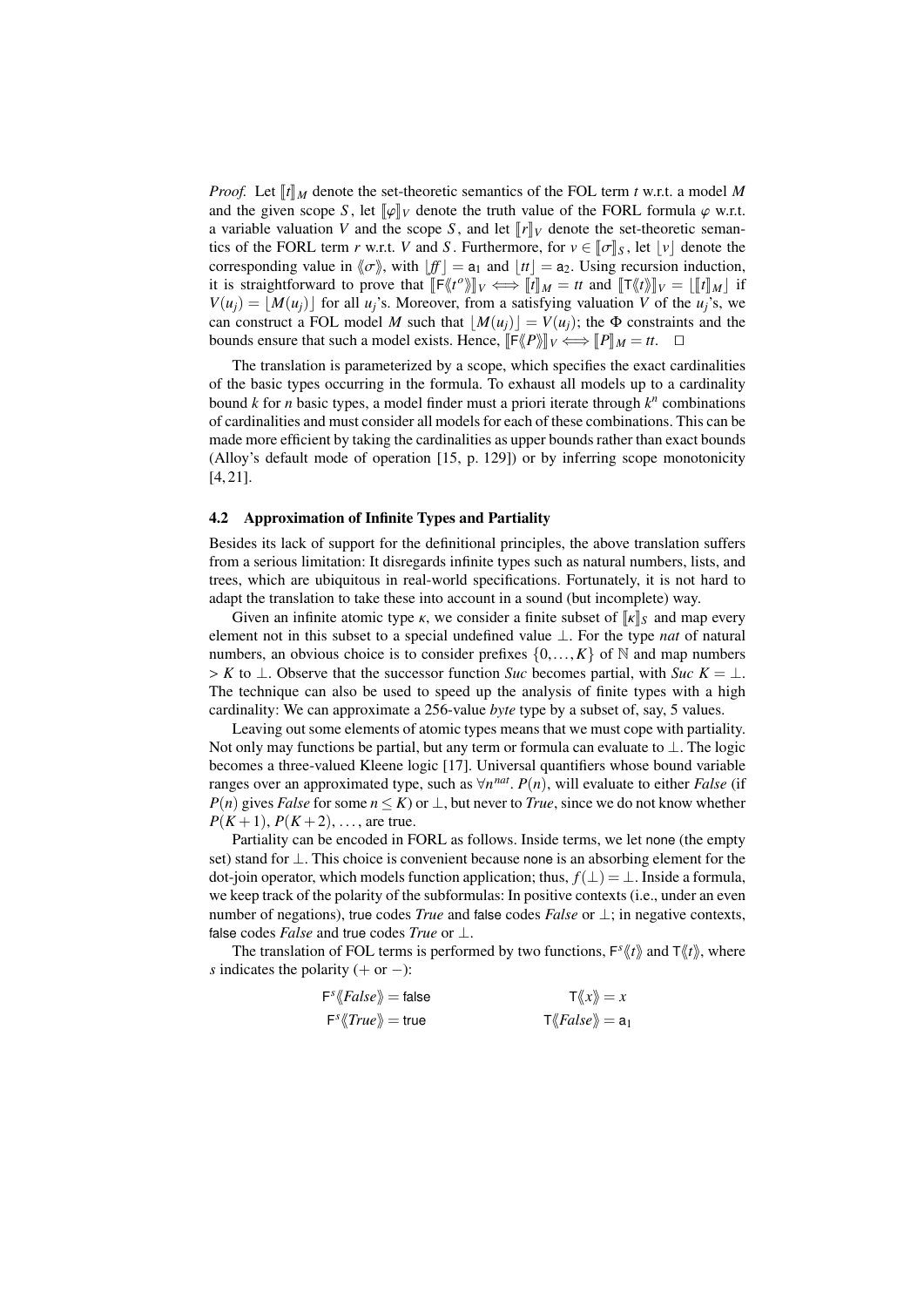$$
F^*\langle t \simeq u \rangle = \text{some } (T \langle t \rangle \cap T \langle u \rangle) \qquad T \langle True \rangle = a_2
$$
  
\n
$$
F^*\langle t \simeq u \rangle = \text{none } (T \langle t \rangle \cup T \langle u \rangle) \qquad T \langle \langle if \text{ then } u_1 \text{ else } u_2 \rangle = \text{if } F^*\langle t \rangle \text{ then } T \langle u_1 \rangle
$$
  
\n
$$
F^*\langle t \to u \rangle = F^{-s} \langle t \rangle \longrightarrow F^s \langle u \rangle \qquad \text{else if } -F^-\langle t \rangle \text{ then } T \langle u_2 \rangle
$$
  
\n
$$
F^*\langle \forall x^\sigma. t \rangle = \text{false} \quad \text{if } |\langle \sigma \rangle| < |\sigma| \qquad \text{else none}
$$
  
\n
$$
F^s \langle \forall x^\sigma. t \rangle = \forall x \in \langle \sigma \rangle : F^s \langle t \rangle \qquad T \langle \langle c(t_1, ..., t_n) \rangle = T \langle \langle t_n \rangle \cdot (... \cdot (T \langle t_1 \rangle \cdot c) ...)
$$
  
\n
$$
F^*\langle t \rangle = T \langle t \rangle \approx T \langle True \rangle \qquad T \langle \langle t \rangle = T \langle \langle t \rangle \rangle = T \langle \langle t \rangle \rangle = T \langle \langle t \rangle \rangle
$$
  
\n
$$
F^*\langle t \rangle = T \langle t \rangle \not\sim T \langle False \rangle \qquad \text{else False}.
$$

In the equation for implication,  $-s$  denotes  $-$  if *s* is  $+$  and  $+$  if *s* is  $-$ . Taken together,  $(F^* \langle t \rangle, F^* \langle t \rangle)$  encode a three-valued logic, with (true, true) corresponding to  $T_{\text{true}}$  (false true) corresponding to  $\vert$  and (false false) corresponding to *False*. The *True*, (false, true) corresponding to <sup>⊥</sup>, and (false, false) corresponding to *False*. The case (true, false) is impossible by construction.

When mapping FOL types to sets of FORL atom tuples, basic types  $\sigma$  are now allowed to take any finite cardinality  $\|\langle \sigma \rangle| \leq |\sigma|$ . We also need to relax the definition of  $\Phi(u)$  to allow empty sets, by substituting lone for one.

Theorem 4.2. *Given a FOL formula P with free variables and nonstandard constants*  $u_1^{\tau_1}, \ldots, u_n^{\tau_n}$  and a scope *S*, the FORL formula  $\mathsf{F}^+\langle\!\langle P \rangle\!\rangle \wedge \bigwedge_{j=1}^n \Phi(u_j)$  with bounds  $\emptyset \subseteq$  $u_i \subset \langle \langle \tau_i \rangle \rangle$  *is satisfiable for S only if P is satisfiable for S*.

*Proof.* The proof is similar to that of Theorem 4.1, but partiality requires us to compare the actual value of a FORL expression with its expected value using  $\subseteq$  rather than =. Using recursion induction, we can prove that  $\llbracket F^* \langle h^{\prime} v \rangle \rrbracket_V \Longrightarrow \llbracket t \rrbracket_M = tt, \neg \llbracket F^* \langle h^{\prime} v \rangle \rrbracket_V \Longrightarrow$  $[\![t]\!]_M = ff$ , and  $[\![T\langle t \rangle]\!]_V \subseteq [\![t]\!]_M |$  if  $V(u) \subseteq |M(u)|$  for all free variables and nonstandard constants *u* occurring in *t*. Some of the cases deserve more justification:

- The  $F^{\dagger} \langle t \simeq u \rangle$  equation is sound because if the intersection of  $T \langle t \rangle$  and  $T \langle u \rangle$  is nonempty, then *t* and *u* must be equal (since they are singletons).
- The  $F^{\dagger}$   $\langle t \simeq u \rangle$  equation is dual: If the union of  $T \langle t \rangle$  and  $T \langle u \rangle$  has more than one element, then *t* and *u* must be unequal.
- Universal quantification occurring positively can never yield true if the bound variable ranges over an approximated type. (In negative contexts, approximation compromises the encoding's completeness but not its soundness.)
- The *if then else* equation carefully distinguishes between the cases where the condition is *True*, *False*, and ⊥. In the *True* case, it returns the *then* value; in the *False* case, it returns the *else* value; and in the  $\perp$  case, it returns  $\perp$  (none).
- The  $\mathsf{T}\langle\langle c(t_1,...,t_n)\rangle$  equation is as before. If any of the arguments  $t_i$  evaluates to none, the entire dot-join expression yields none.

Moreover, from a satisfying valuation *V* of the *uj*'s, we can construct a FOL model *M* such that  $V(u_i) \subseteq [M(u_i)]$  for all  $u_i$ 's, by defining  $M(u_i)$  arbitrarily if  $V(u_i) = \emptyset$ or at points where the partial function  $V(u_j)$  is undefined. Hence,  $\llbracket \mathsf{F}^+\langle\!\langle P \rangle\!\rangle\!\rrbracket_V$  implies  $\llbracket \mathsf{P} \rrbracket_{v,j} = t$  $\llbracket P \rrbracket_M = tt. \quad \Box$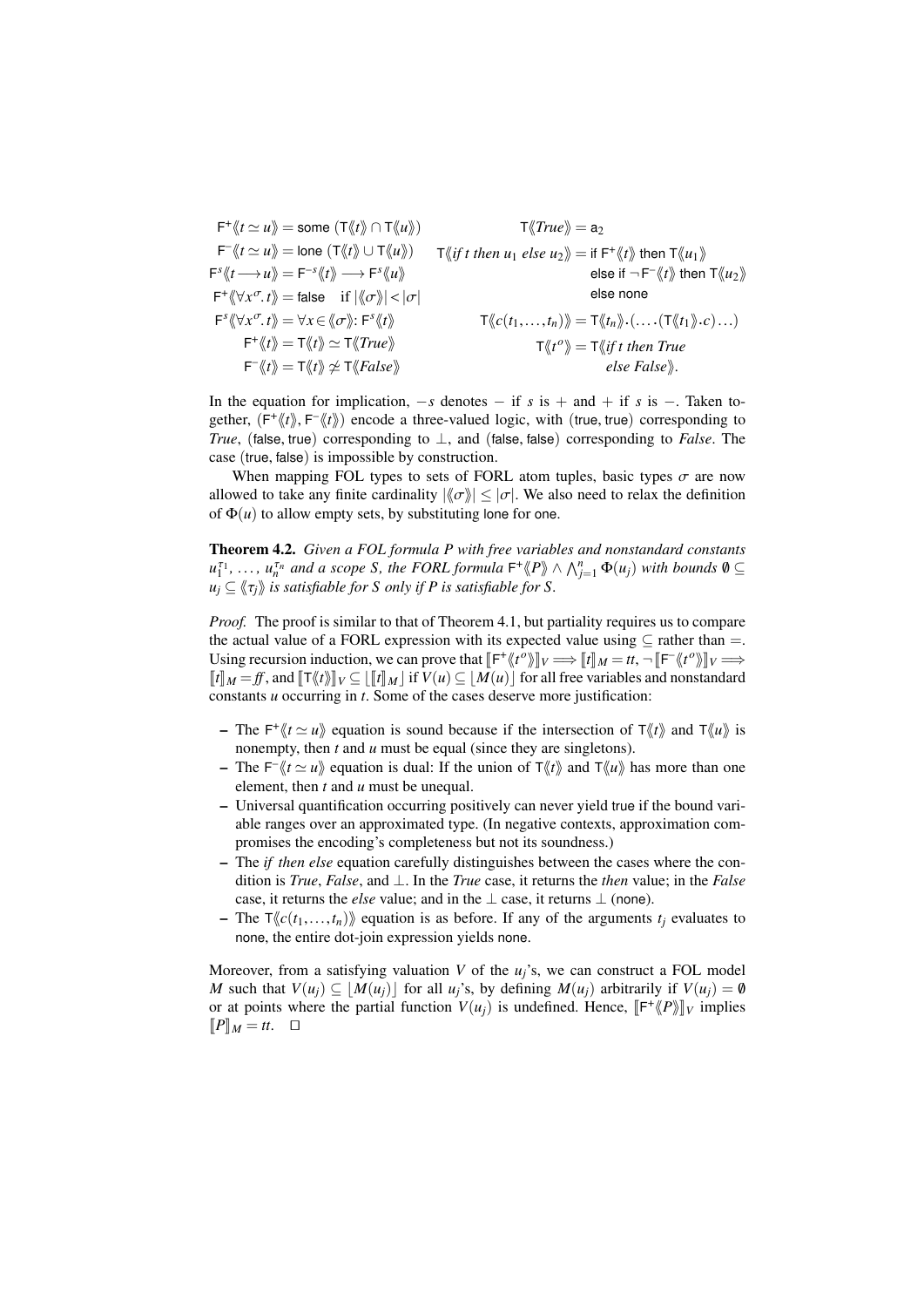Although our translation is sound, a lot of precision is lost for  $\simeq$  and  $\forall$ . Fortunately, by handling high-level definitional principles specially (as opposed to directly translating their FOL axiomatization), we can bypass the imprecise translation and increase the precision. This is covered in the next section.

# 5 Translation of Definitional Principles

## 5.1 Axiomatization of Simple Definitions

Once we extend the specification logic with simple definitions, we must also encode these in the FORL formula. More precisely, if  $c^{\tau}$  is defined and an instance  $c^{\tau'}$  occurs in a formula, we must conjoin *c*'s definition with the formula, instantiating  $\tau$  with  $\tau'$ .<br>This process must be repeated for any defined constants occurring in *c*'s definition This process must be repeated for any defined constants occurring in *c*'s definition.

Given the command

definition 
$$
c^{\tau}
$$
 where  $c(\bar{x}) \simeq t$ 

the naive approach would be to conjoin  $F^* \langle \nabla \bar{x}, c(\bar{x}) \simeq t \rangle$  with the FORL formula to satisfy and recursively do the same for any defined constants in t. However, there are satisfy and recursively do the same for any defined constants in *t*. However, there are two problems with this approach:

- $\overrightarrow{F}$  If any of the variables  $\overline{x}$  is of an approximated type, the equation  $\overrightarrow{F}$ <sup>\*</sup>  $(\forall \overline{x}, t)$  = false applies, and the axiom becomes unsatisfiable. This is sound but extremely impreapplies, and the axiom becomes unsatisfiable. This is sound but extremely imprecise, as it prevents the discovery of any model.
- Otherwise, the body of  $\forall \bar{x}$ .  $c(\bar{x}) \simeq t$  is translated to some  $(\top \langle c(\bar{x}) \rangle \cap \top \langle t \rangle)$ , which evaluates to false whenever  $\overline{T}\langle t \rangle$  is none for some values of  $\overline{x}$ .

Fortunately, we can take a shortcut and translate the definition directly to the following FORL axiom, bypassing  $F^+$  altogether (cf. Weber [31, p. 66]):

$$
\forall x_1 \in \langle\!\langle \sigma_1 \rangle\!\rangle, \ldots, x_n \in \langle\!\langle \sigma_n \rangle\!\rangle: \mathsf{T} \langle\!\langle c(x_1, \ldots, x_n) \rangle\!\rangle \simeq \mathsf{T} \langle\!\langle t \rangle\!\rangle.
$$

Theorem 5.1. *The encoding of Sect. 4.2 extended with simple definitions is sound.*

*Proof.* Any FORL valuation *V* that satisfies the FORL axiom for a constant *c* can be extended into a FOL model *M* that satisfies the corresponding FOL axiom, by setting  $M(c)(\bar{v}) = [t]_M(\bar{v})$  for any values  $\bar{v}$  at which  $V(c)$  is not defined (either because  $\bar{v}$  is not representable in FORL or because the partial function  $V(c)$  is not defined at that point). The apparent circularity in  $M(c)(\bar{v}) = ||t||_M(\bar{v})$  is harmless, because simple definitions are required to be acyclic and so we can construct *M* one constant at a time.  $\square$ 

## 5.2 Axiomatization of Algebraic Datatypes and Recursive Functions

The FORL axiomatization of algebraic datatypes follows the lines of Kuncak and Jackson [21]. Let <sup>κ</sup> <sup>=</sup> *<sup>C</sup>*<sup>1</sup> **of** (σ11,...,σ1*n*<sup>1</sup> ) | ··· | *<sup>C</sup>*` **of** (σ`1,...,σ`*n*` ) be a datatype instance. With each constructor  $C_i$ , we associate a discriminator  $D_i^{\kappa \to o}$  and *n* selectors  $S_{ik}^{\kappa \to \sigma_{ik}}$ obeying  $D_i(C_i(\bar{x})) \simeq (i \simeq j)$  and  $S_{ik}(C_i(x_1,...,x_n)) \simeq x_k$ . For example, the type  $\alpha$  *list* is assigned the discriminators *nilp* and *consp* and the selectors *head* and *tail*: 4

<sup>4</sup> These names were chosen for readability; any fresh names would do.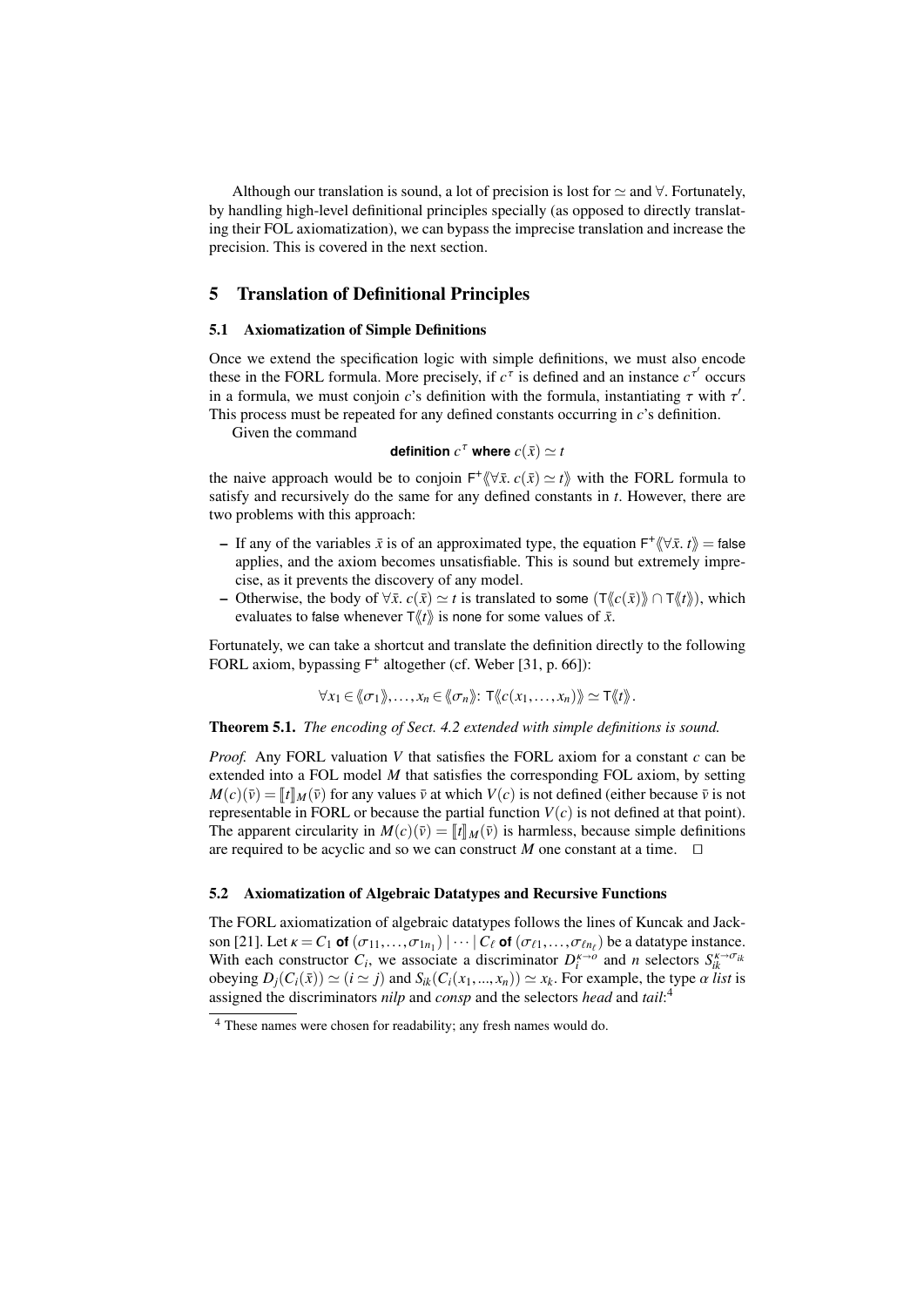$$
nilp(Nil) \simeq True \qquad nilp(Cons(x, xs)) \simeq False \qquad head(Cons(x, xs)) \simeq x
$$
  

$$
consp(Nil) \simeq False \qquad consp(Cons(x, xs)) \simeq True \qquad tail(Cons(x, xs)) \simeq xs.
$$

The discriminator and selector view almost always results in a more efficient SAT encoding than the constructor view because it breaks high-arity constructors into several low-arity discriminators and selectors, declared as follows (for all possible *i*, *k*):

$$
\text{var } \emptyset \subseteq D_i \subseteq \langle \! \langle \kappa \rangle \! \rangle \qquad \text{var } \emptyset \subseteq S_{ik} \subseteq \langle \! \langle \kappa \to \sigma_{ik} \rangle \! \rangle
$$

The predicate  $D_i$  is directly coded as a set of atoms, rather than as a function to  $\{a_1, a_2\}$ .<br>Let  $C(x_i, \ldots, x_i)$  stand for  $S_i$ ,  $x_i \cap \ldots \cap S_i$ ,  $x_i$  if  $n \ge 1$  and  $C_i \setminus D_i$  for parameter.

Let  $C_i \langle r_1, \ldots, r_n \rangle$  stand for  $S_{i1} \cdot r_1 \cap \cdots \cap S_{in} \cdot r_n$  if  $n \ge 1$ , and  $C_i \langle \rangle = D_i$  for parameter-<br>constructors. Intuitively  $C_i \cdot r_i$  is parameters the constructor  $C_i$  with arguments less constructors. Intuitively,  $C_i\langle r_1,\ldots,r_n\rangle$  represents the constructor  $C_i$  with arguments  $r_1, \ldots, r_n$  at the FORL level [10]. A faithful axiomatization of datatypes in terms of  $D_i$ and  $S_{ik}$  involves the following axioms (for all possible *i*, *j*, *k*):

\n
$$
\text{DISJONT}_{ij}: \text{ no } D_i \cap D_j \quad \text{for } i < j
$$
\n

\n\n
$$
\text{EXHAVSTIVE:} \quad D_1 \cup \cdots \cup D_\ell \simeq \langle k \rangle
$$
\n

\n\n
$$
\text{SELECTOR}_{ik}: \ \forall y \in \langle k \rangle \colon \text{if } y \subseteq D_i \text{ then one } y \cdot S_{ik} \text{ else no } y \cdot S_{ik}
$$
\n

\n\n
$$
\text{UNIQUE}_i: \ \forall x_1 \in \langle \sigma_1 \rangle, \ldots, x_{n_i} \in \langle \sigma_{n_i} \rangle \colon \text{bone } C_i \langle x_1, \ldots, x_{n_i} \rangle
$$
\n

\n\n
$$
\text{GENERALTOR}_i: \ \forall x_1 \in \langle \sigma_1 \rangle, \ldots, x_{n_i} \in \langle \sigma_{n_i} \rangle \colon \text{some } C_i \langle x_1, \ldots, x_{n_i} \rangle
$$
\n

\n\n
$$
\text{ACYCLIC:} \ \text{no } \text{sup}_k \cap \text{iden.}
$$
\n

In the last axiom,  $\sup_{k}$  denotes the proper superterm relation for  $\kappa$ . We will see shortly how to derive it from the selectors.

DISJOINT and EXHAUSTIVE ensure that the discriminators partition  $\langle k \rangle$ . The four remaining axioms, sometimes called the SUGA axioms (after the first letter of each axiom name), ensure that selectors are functions whose domain is given by the corresponding discriminator (SELECTOR), that constructors are total functions (UNIQUE and GENERATOR), and that datatype values cannot be proper superterms of themselves (ACYCLIC). The injectivity of constructors follows from the functionality of selectors.

With this axiomatization, occurrences of  $C_i(u_1,...,u_n)$  in FOL are simply mapped to  $C_i \langle \text{T} \langle u_1 \rangle, \ldots, \text{T} \langle u_n \rangle \rangle$ , whereas *case t of*  $C_1(\bar{x}_1) \Rightarrow u_1 \mid \ldots \mid C_\ell(\bar{x}_\ell) \Rightarrow u_\ell$  is coded as

```
if \bm{\top}\langle\!\langle t\rangle\!\rangle\subseteq D_1 then \bm{\top}\langle\!\langle u_1^\star\rangle\!\rangle else if \ldots else if \bm{\top}\langle\!\langle t\rangle\!\rangle\subseteq D_\ell then \bm{\top}\langle\!\langle u_\ell^\star\rangle\!\rangle else none,
```
where  $u_i^*$  denotes the term  $u_i$  in which all occurrences of the variables  $\bar{x}_i = x_{i1},...,x_{in_i}$ <br>are replaced with the corresponding selector expressions  $S_{i}(t) = S_{i}(t)$ are replaced with the corresponding selector expressions  $S_{i1}(t),...,S_{in_i}(t)$ .<br>
Unfortunately the SUGA axioms admit no finite models if the type

Unfortunately, the SUGA axioms admit no finite models if the type  $\kappa$  is recursive (and hence infinite), because they force the existence of infinitely many values. The solution is to leave GENERATOR out, yielding SUA. The SUA axioms characterize precisely the subterm-closed finite substructures of an algebraic datatype. In a two-valued logic, this is generally unsound, but Kuncak and Jackson [21] showed that omitting GENERATOR is sound for *existential–bounded-universal* (EBU) sentences—namely, the formulas whose prenex normal forms contain no unbounded universal quantifiers ranging over datatypes.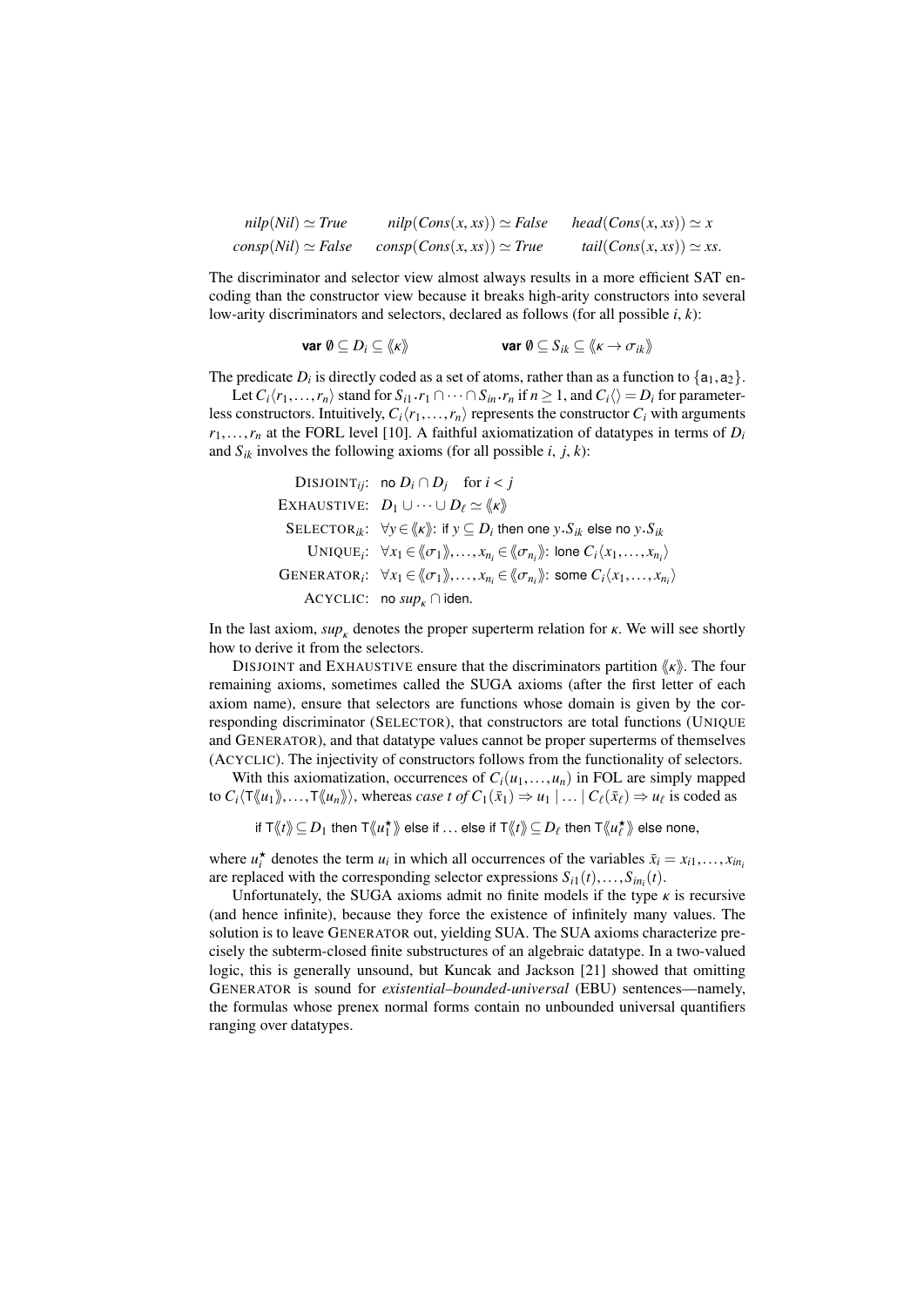In contrast, in our three-valued setting, omitting GENERATOR is always sound. The construct  $C_i\langle r_1,\ldots,r_{n_i}\rangle$  sometimes returns none for non-none arguments, but this is not<br>a problem since our translation of Sect 4.2 is designed to cone with partiality Non-ERU a problem since our translation of Sect. 4.2 is designed to cope with partiality. Non-EBU formulas such as  $True \vee \forall n^{nat}$ .  $P(n)$  become analyzable when moving to a three-valued logic. This is especially important for complex specifications, because they are likely to logic. This is especially important for complex specifications, because they are likely to contain non-EBU parts that are not needed for finding a model.

*Example 5.1.* The *nat list* instance of  $\alpha$  *list* would be axiomatized as follows:

|                                                  | DISJOINT: no nilp $\cap$ consp                                                                                                                                       |  |  |
|--------------------------------------------------|----------------------------------------------------------------------------------------------------------------------------------------------------------------------|--|--|
|                                                  | EXHAUSTIVE: $nilp \cup consp \simeq \langle nat\; list \rangle$                                                                                                      |  |  |
|                                                  | SELECTOR <sub>head</sub> : $\forall y s \in \langle$ <i>nat list</i> $\rangle$ : if $ys \subseteq \text{consp}$ then one ys. <i>head</i> else no ys. <i>head</i>     |  |  |
|                                                  | SELECTOR <sub>tail</sub> : $\forall y s \in \langle n \text{at list} \rangle$ : if $ys \subseteq \text{cons} p$ then one $ys \text{.tail}$ else no $ys \text{.tail}$ |  |  |
| UNIQUE <sub>Nil</sub> : lone $Nil\langle\rangle$ |                                                                                                                                                                      |  |  |
|                                                  | UNIQUE <sub>Cons</sub> : $\forall x \in \langle \mathit{nat} \rangle, xs \in \langle \mathit{nat list} \rangle$ : lone Cons $\langle x, xs \rangle$                  |  |  |
|                                                  | ACYCLIC: no sup <sub>nat list</sub> $\cap$ iden with sup <sub>nat list</sub> = tail <sup>+</sup> .                                                                   |  |  |
|                                                  |                                                                                                                                                                      |  |  |

Examples of subterm-closed list substructures using traditional notation are  $\{[] , [0], [1]\}$ and  $\{[], [1], [2, 1], [0, 2, 1]\}$ . In contrast,  $L = \{[], [1, 1]\}$  is not subterm-closed, because  $tail([1,1]) = [1] \notin L$ . Given a cardinality, Kodkod systematically enumerates all corresponding subterm-closed list substructures.  $\blacksquare$ 

To generate the proper superterm relation needed for ACYCLIC, we must consider the general case of mutually recursive datatypes. We start by computing the datatype dependency graph, in which vertices are labeled with datatypes and arcs with selectors. For each selector  $S^{k\to k'}$ , we add an arc from  $k$  to  $k'$  labeled *S*. Next, we compute for each datatype a regular expression capturing the nontrivial paths in the graph from the datatype to itself. This can be done using Kleene's construction [18; 19, pp. 51–53]. The proper superterm relation is obtained from the regular expression by replacing concatenation with relational composition, alternative with set union, and repetition with transitive closure.

*Example 5.2.* Let *sym* be an atomic type. The definitions on the left-hand side give rise to the dependency graph on the right-hand side:  $\widehat{children}$ 

$$
\text{datatype } \alpha \text{ list} = Nil \mid \text{Cons of } (\alpha, \alpha \text{ list})
$$
\n
$$
\text{datatype } \text{ tree} = \text{Leaf of } \text{sym} \mid \text{Node of } \text{ tree} \text{ list}
$$
\n
$$
\text{head} \quad \text{head}
$$

The selector associated with *Node* is called *children*. The superterm relations are

$$
suptree = (children.tail*.head)+ \qquad suptree list = (tail \cup head.children)+
$$

Notice that in the presence of polymorphism, instances of sequentially declared datatypes can be mutually recursive. ■

With a suitable axiomatization of datatypes as subterm-closed substructures, it is easy to encode **primrec** definitions. A recursive equation  $f(C_i(x_1^{\sigma_1},...,x_m^{\sigma_m}), z_1^{\sigma'_1},..., z_n^{\sigma'_n}) \simeq t$ <br>is translated to is translated to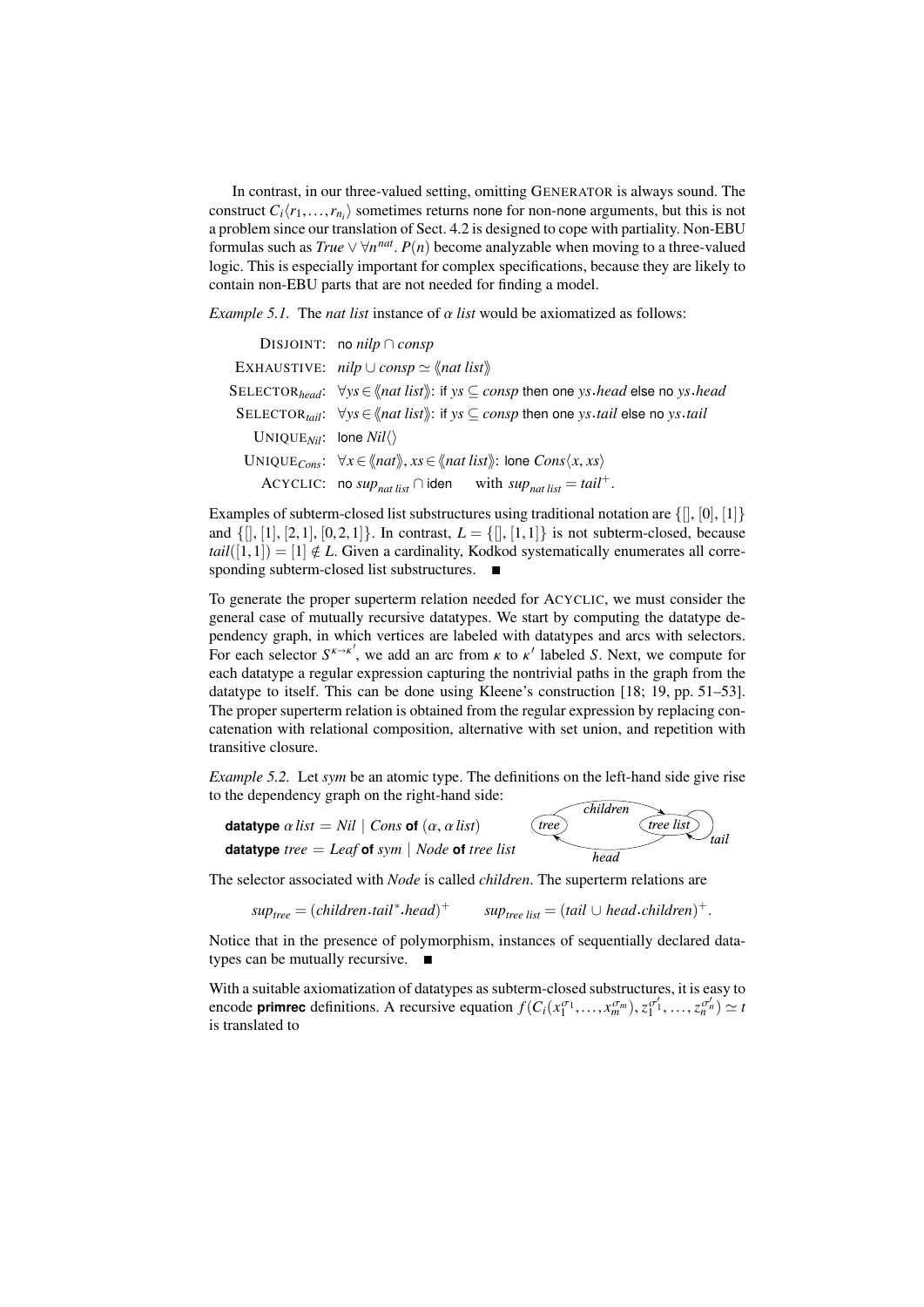$$
\forall y \in D_i, z_1 \in \langle \langle \sigma'_1 \rangle, \ldots, z_n \in \langle \langle \sigma'_n \rangle \rangle: \mathsf{T} \langle \langle f(y, z_1, \ldots, z_n) \rangle \rangle \simeq \mathsf{T} \langle \langle t^{\star} \rangle \rangle,
$$

where  $t^*$  is obtained from  $t$  by replacing the variables  $x_i$  with the selector expressions  $S_i(y)$ . By quantifying over the constructed values *y* rather than on the arguments to the constructors, we reduce the number of copies of the quantified body by a factor of  $|\langle \sigma_1 \rangle| \cdot ... \cdot |\langle \sigma_n \rangle| / |\langle \kappa \rangle|$  in the SAT problem. Although we focus here on primitive recursion, general well-founded recursion with non-overlapping pattern matching (as defined using, say, Isabelle's **function** package [20]) can be handled in essentially the same way.

*Example 5.3.* The recursive function *cat* from Sect. 3.4 is translated to

 $∀ys ∈ nilp, zs ∈ ∛α list⟩: zs.(ys. cat) ≃ zs$  $∀ys ∈ consp, zs ∈ ∇α list$ ):  $zs.(ys.cat) ≈ Cons(ys. head, zs.((vs. tail).cat)$ . ■

Theorem 5.2. *The encoding of Sect. 5.1 extended with algebraic datatypes and primitive recursion is sound.*

*Proof.* Kuncak and Jackson [21] proved that SUA axioms precisely describe subtermclosed finite substructures of an algebraic datatype, and showed how to generalize this result to mutually recursive datatypes. This means that we can extend the valuation of the descriptors and selectors to obtain a model. For recursion, we can prove  $[\![\mathsf{T}\langle \mathcal{J}(C(x_1,...,x_m),z_1,...,z_n) \rangle \!]\!]_V \subseteq [[\![\mathcal{J}(C(x_1,...,x_m),z_1,...,z_n)] \!]\!]_M$  by structural induction on the value of the first argument to *f* and extend *f*'s model as in the proof of Theorem 5.1, exploiting the injectivity of constructors.  $\Box$ 

## 5.3 Axiomatization of (Co)inductive Predicates

With datatypes and recursion in place, we are ready to consider (co)inductive predicates. Recall from Sect. 3.2 that an inductive predicate is the least fixed point *p* of the equation  $p(\bar{x}) \simeq t[p]$  (where  $t[p]$  is some formula involving *p*) and a coinductive predicate is the greatest fixed point. A first intuition would be to take  $p(\bar{x}) \simeq t[p]$  as p's definition. In general, this is unsound since it underspecifies *p*, but there are two important cases for which this method is sound.

First, if the recursion in  $p(\bar{x}) \simeq t[p]$  is well-founded, the equation admits exactly one solution [13]; we can safely use it as  $p$ 's specification, and encode it the same way as a recursive function (Sect. 5.2). To ascertain wellfoundedness, we can perform a simple syntactic check to ensure that each recursive call peels off at least one constructor. Alternatively, we can invoke an off-the-shelf termination prover such as AProVE [11] or Isabelle's *lexicographic\_order* tactic [6]. Given introduction rules of the form  $p(\bar{t}_{i1}) \wedge$  $\cdots \wedge p(\bar{t}_{i\ell_i}) \wedge Q_i \longrightarrow p(\bar{u}_i)$  for  $i \in \{1, ..., n\}$ , the prover attempts to exhibit a well-<br>founded relation R such that  $\bigwedge_{i=1}^n \bigwedge_{j=1}^{\ell_i} Q_i \longrightarrow \langle t_{ij}, u_i \rangle \in R$  holds. This is the approach<br>implemented in Nitrick implemented in Nitpick.

Second, if  $p$  is inductive and occurs negatively in the formula, we can replace these occurrences by a fresh constant *q* satisfying  $q(\bar{x}) \simeq t[q]$ . The resulting formula is equisatisfiable to the original formula: Since *p* is a least fixed point, *q* overapproximates *p*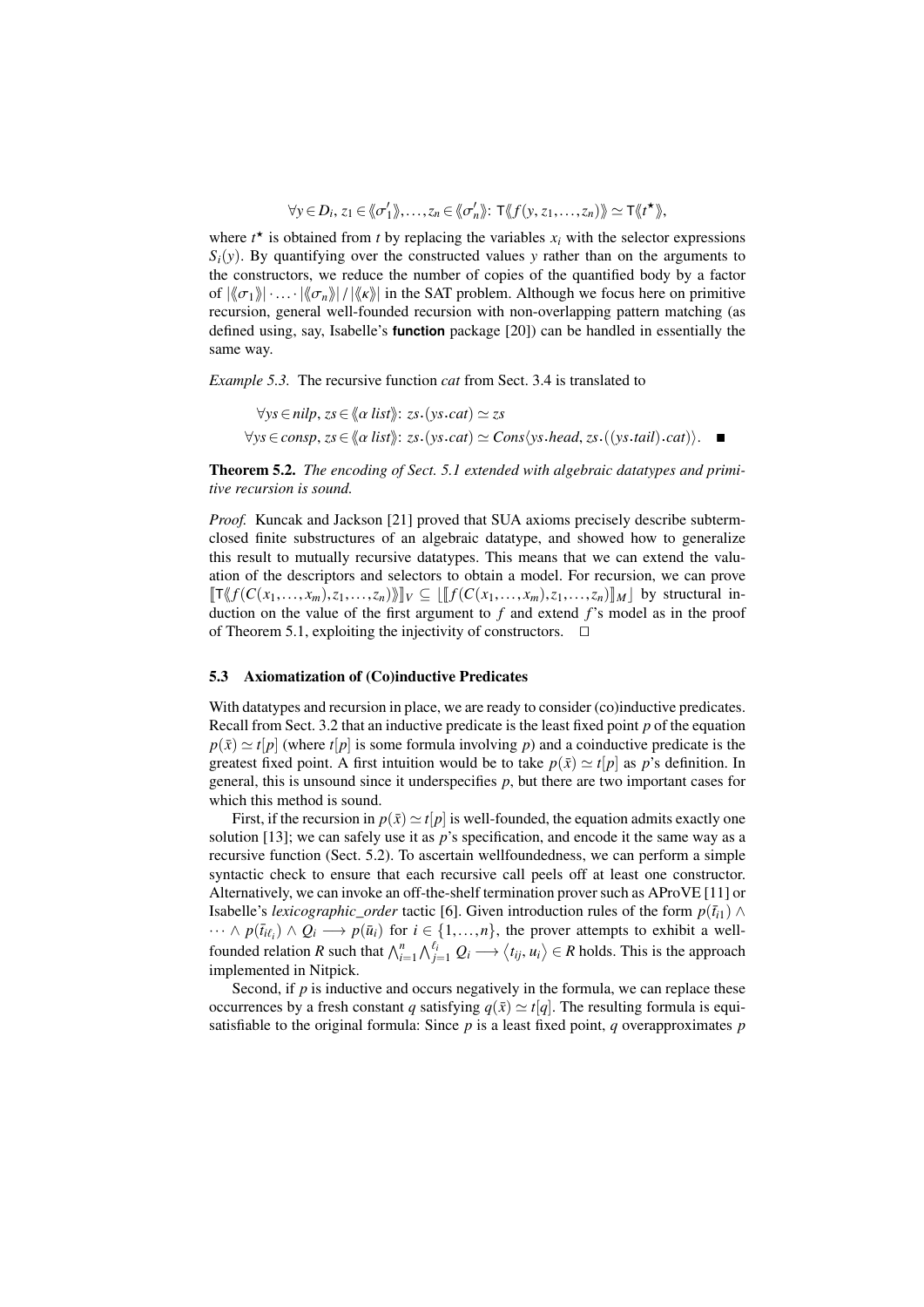and thus  $\neg q(\bar{x}) \Longrightarrow \neg p(\bar{x})$ . Dually, this method can also handle positive occurrences of coinductive predicates.

To deal with positive occurrences of inductive predicates, we adapt a technique from bounded model checking [3]: We replace these occurrences of *p* by a fresh predicate  $r_k$ defined by the FOL equations

$$
r_0(\bar{x}) \simeq False \qquad \qquad r_{Suc n}(\bar{x}) \simeq t[r_n],
$$

which corresponds to *p* unrolled *k* times. In essence, we have made the predicate wellfounded by introducing a counter that decreases by one with each recursive call. The above equations are primitive recursive over the datatype *nat* and can be translated using the approach shown in Sect. 5.2. The unrolling comes at a price: The search space for  $r_k$  is *k* times that of *p* directly encoded as  $p(\bar{x}) \simeq t[p]$ .

The situation is mirrored for coinductive predicates: Negative occurrences are replaced by the overapproximation  $r_k$  defined by

$$
r_0(\bar{x}) \simeq True \qquad \qquad r_{Suc n}(\bar{x}) \simeq t[r_n].
$$

Theorem 5.3. *The encoding of Sect.5.2 extended with (co)inductive predicates is sound.*

*Proof.* We consider only inductive predicates; coinduction is dual. If *p* is well-founded, the fixed point equation fully characterizes  $p$  [13], and the proof is identical to that of primitive recursion in Theorem 5.2 but with recursion induction instead of structural induction. If *p* is not well-founded,  $q \approx t[q]$  is satisfied by several *q*'s, and by Knaster–Tarski  $p \sqsubseteq q$ . Substituting q for p's negative occurrences in the FORL formula strengthens it, which is sound. For the positive occurrences, we have  $r_0 \sqsubseteq \cdots \sqsubseteq r_k \sqsubseteq p$ by monotonicity of the inductive definition; substituting  $r_k$  for  $p$ 's positive occurrences strengthens the formula.  $\Box$ 

Incidentally, we can mobilize FORL's transitive closure to avoid the explicit unrolling for an important class of inductive predicates, *linear inductive predicates*, whose introduction rules are of the form  $Q \rightarrow p(\bar{u})$  (the *base rules*) or  $p(\bar{t}) \wedge Q \rightarrow p(\bar{u})$  (the *step rules*). Informally, the idea is to replace positive occurrences of  $p(\bar{x})$  with

$$
\exists \bar{x}_0. p_{\text{base}}(\bar{x}_0) \wedge p_{\text{step}}^*(\bar{x}_0, \bar{x}),
$$

where  $p_{base}(\bar{x}_0)$  iff  $p(\bar{x}_0)$  can be deduced from a base rule,  $p_{step}(\bar{x}_0, \bar{x})$  iff  $p(\bar{x})$  can be deduced by applying one step rule assuming  $p(\bar{x}_0)$ , and  $p^*_{step}$  is the reflexive transitive closure of *p*step. For example, an inductive reachability predicate *reach*(*s*) defined inductively would be coded as a set of initial states *reach*base and the small-step transition relation *reach*step. The approach is not so different from explicit unrolling, since Kodkod internally unrolls the transitive closure to saturation. Nonetheless, on some problems the transitive closure approach is several times faster, presumably because Kodkod unfolds the relation inline instead of introducing an explicit counter.

## 5.4 Axiomatization of Coalgebraic Datatypes and Corecursive Functions

Coalgebraic datatypes are similar to algebraic datatypes, but they allow infinite values. For example, the infinite lists  $[0,0,...]$  and  $[0,1,2,3,...]$  are possible values of the type *nat llist* of coalgebraic (lazy) lists over natural numbers.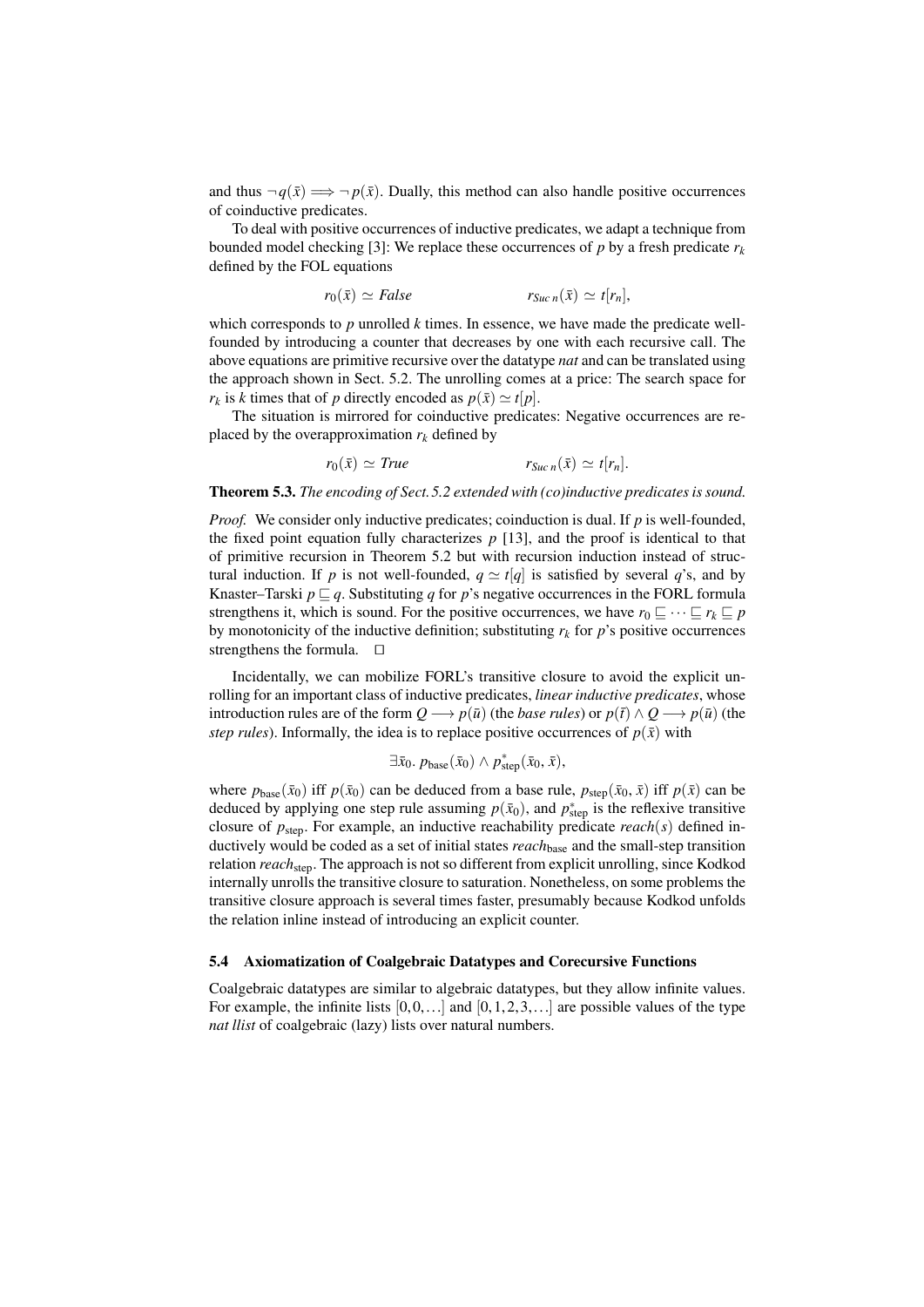In principle, we could use the same SUA axiomatization for codatatypes as for datatypes (Sect. 5.2). This would exclude all infinite values but nonetheless be sound (although incomplete). However, in practice, infinite values often behave in surprising ways; excluding them would also exclude many interesting models.

It turns out we can modify the SUA axiomatization to support an important class of infinite values, namely those that are  $\omega$ -regular. For lazy lists, this means lasso-shaped objects such as  $[0,0,...]$  and  $[8,1,2,1,2,...]$  (where the cycle 1,2 is repeated infinitely).

The first step is to leave out the ACYCLIC axiom. However, doing only this is unsound, because we might obtain several atoms encoding the same value; for example,  $a_1 = LCons(0, a_1), a_2 = LCons(0, a_3),$  and  $a_3 = LCons(0, a_2)$  all encode the infinite list  $[0,0,\ldots]$ . This violates the bisimilarity principle, according to which two values are equal unless they lead to different observations (the observations being  $0,0,...$ ).

For lazy lists, we add the definition

**coinductive** ∼(<sup>α</sup> *llist*,α *llist*)*<sup>o</sup>* **where** *LNil* ∼ *LNil*  $x \simeq x' \wedge xs \sim xs' \longrightarrow LCons(x, xs) \sim LCons(x', xs')$ 

and we require that  $\simeq$  coincides with  $\sim$  on  $\alpha$  *llist* values. More generally, we generate mutual coinductive definitions of ∼ for all the codatatypes. For each constructor  $C^{(\sigma_1,\ldots,\sigma_n)\to\sigma}$ , we add an introduction rule

$$
x_1 \approx_1 x'_1 \land \cdots \land x_n \approx_n x'_n \longrightarrow C(x_1, \ldots, x_n) \sim C(x'_1, \ldots, x'_n),
$$

where  $\approx_i$  is  $\sim^{(\sigma_i, \sigma_i)\to o}$  if  $\sigma_i$  is a codatatype and  $\simeq$  otherwise. Finally, for each codatatype  $\kappa$ , we add the axiom

BISIMILAR: 
$$
\forall y, y' \in \langle \langle \mathbf{k} \rangle : y \sim y' \longrightarrow y \simeq y'.
$$

With the SUB (SU plus BISIMILAR) axiomatization in place, it is easy to encode **coprimrec** definitions. A corecursive equation  $f(y_1^{\sigma_1},..., y_n^{\sigma_n}) \simeq t$  is translated to

$$
\forall y_1 \in \langle\!\langle \sigma_1 \rangle\!\rangle, \ldots, y_n \in \langle\!\langle \sigma_n \rangle\!\rangle: \mathsf{T} \langle\!\langle f(y_1, \ldots, y_n) \rangle\!\rangle \simeq \mathsf{T} \langle\!\langle t \rangle\!\rangle.
$$

Theorem 5.4. *The encoding of Sect. 5.3 extended with coalgebraic datatypes and primitive corecursion is sound.*

*Proof.* Codatatypes correspond to final coalgebras. They are characterized by selectors, which are axiomatized by the SU axioms, and by finality, which is equivalent to the bisimilarity principle [16,26]. Our finite axiomatization gives a subterm-closed substructure of the coalgebraic datatype, which can be extended to yield a FOL model of the complete codatatype, as we did for algebraic datatypes in the proof of Theorem 5.2.

The soundness of the encoding of primitive corecursion is proved by coinduction. Given the equation  $f(\bar{y}) \simeq t$ , assuming that for each corecursive call  $f(\bar{x})$  we have  $\llbracket \mathsf{T}\langle f(\bar{x})\rangle \rrbracket_V \subseteq \llbracket \llbracket f(\bar{x})\rrbracket_M \rrbracket$ , we must show that  $\llbracket \mathsf{T}\langle f(\bar{y})\rangle \rrbracket_V \subseteq \llbracket \llbracket f(\bar{y})\rrbracket_M \rrbracket$ . This follows from the soundness of the encoding of the constructs occurring in the right-hand side *t* and from the hypotheses.  $\Box$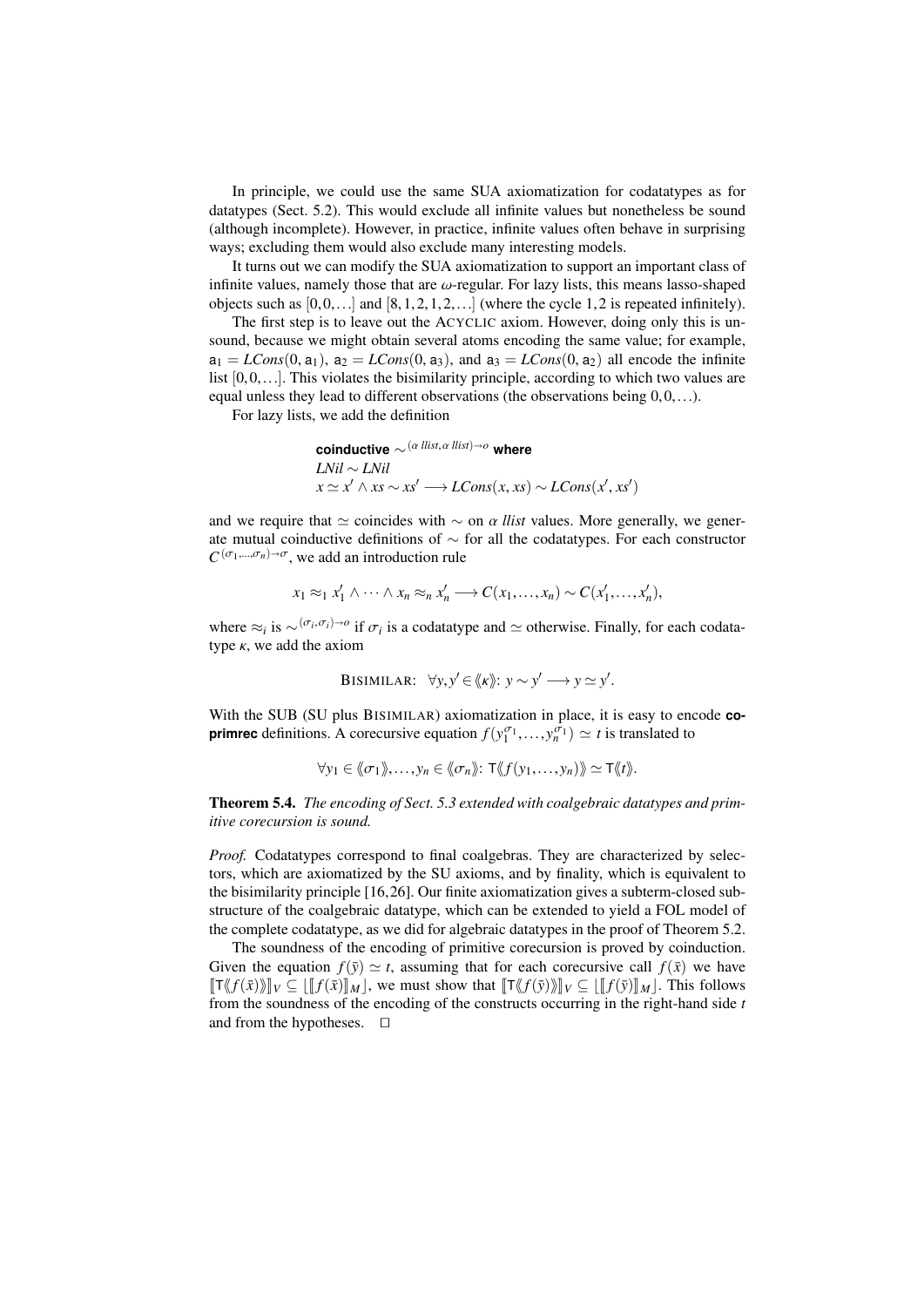## 6 Case Study: Lazy Lists

The codatatype  $\alpha$  *llist* of lazy lists [26] is generated by the constructors *LNil*<sup> $\alpha$  *llist*</sup> and  $LCons^{\alpha\rightarrow\alpha}$  *llist* $\rightarrow \alpha$  *llist*. It is of particular interest to (counter)model finding because many basic properties of finite lists do not carry over to infinite lists, often in baffling ways. To illustrate this, we conjecture that appending *ys* to *xs* yields *xs* iff *ys* is *LNil*:

$$
(lcat(xs, ys) \simeq xs) \simeq (ys \simeq LNil).
$$

The function *lcat* is defined corecursively in Sect. 3.4. For the conjecture, our tool Nitpick immediately finds the countermodel  $xs = ys = [0, 0, \ldots]$ , in which a cardinality of 1 is sufficient for  $\alpha$  and  $\alpha$  *llist*, and the bisimilarity predicate  $\sim$  is unrolled only once. Indeed, appending  $[0,0,...] \neq [$  to  $[0,0,...]$  leaves  $[0,0,...]$  unchanged.

The next example requires the following lexicographic order predicate:

**coinductive**  $\prec$  (*nat llist, nat llist*) $\rightarrow$ o **where** *LNil*  $\prec$  *xs*  $x \leq y \longrightarrow LCons(x, xs) \leq LCons(y, ys)$  $xs \leq ys \rightarrow LCons(x, xs) \leq LCons(x, ys)$ 

The intention of this definition is to define a linear order on lazy lists of natural numbers, and hence the following properties should hold:

| REFL: $xs \prec xs$                    | ANTISYM: $xs \leq ys \land ys \leq xs \longrightarrow xs \simeq ys$        |
|----------------------------------------|----------------------------------------------------------------------------|
| LINEAR: $xs \prec ys \lor ys \prec xs$ | TRANS: $xs \preceq ys \land ys \preceq zs \longrightarrow xs \preceq zs$ . |

However, Nitpick finds a counterexample for ANTISYM:  $xs = [1, 1]$  and  $ys = [1]$ . On closer inspection, the assumption  $x \le y$  of the second introduction rule for  $\preceq$  should have been  $x \le y$ ; otherwise, any two lists *xs*, *ys* with the same head satisfy  $xs \le ys$ . Once we repair the specification, no more counterexamples are found for the four properties up to cardinality 6 for *nat* and *nat llist*, within Nitpick's default time limit of 30 seconds. This is a strong indication that the properties hold. Andreas Lochbihler used Isabelle to prove all four properties [23].

# 7 Related Work

The encoding of algebraic datatypes in FORL has been studied by Kuncak and Jackson [21] and Dunets et al. [10]. Kuncak and Jackson focused on lists and trees. Dunets et al. showed how to handle primitive recursion; their approach to recursion is similar to ours, but the use of a two-valued logic compelled them to generate additional definedness guards. The unrolling of inductive predicates was inspired by bounded model checking [3] and by the Alloy idiom for state transition systems [15, pp. 172–175].

Another inspiration has been Weber's higher-order model finder Refute [31]. It uses a three-valued logic, but sacrifices soundness for precision. Datatypes are approximated by subterm-closed substructures [31, pp. 58–64] that contain *all* datatype values built using up to *k* nested constructors. This scheme proved disadvantageous in practice,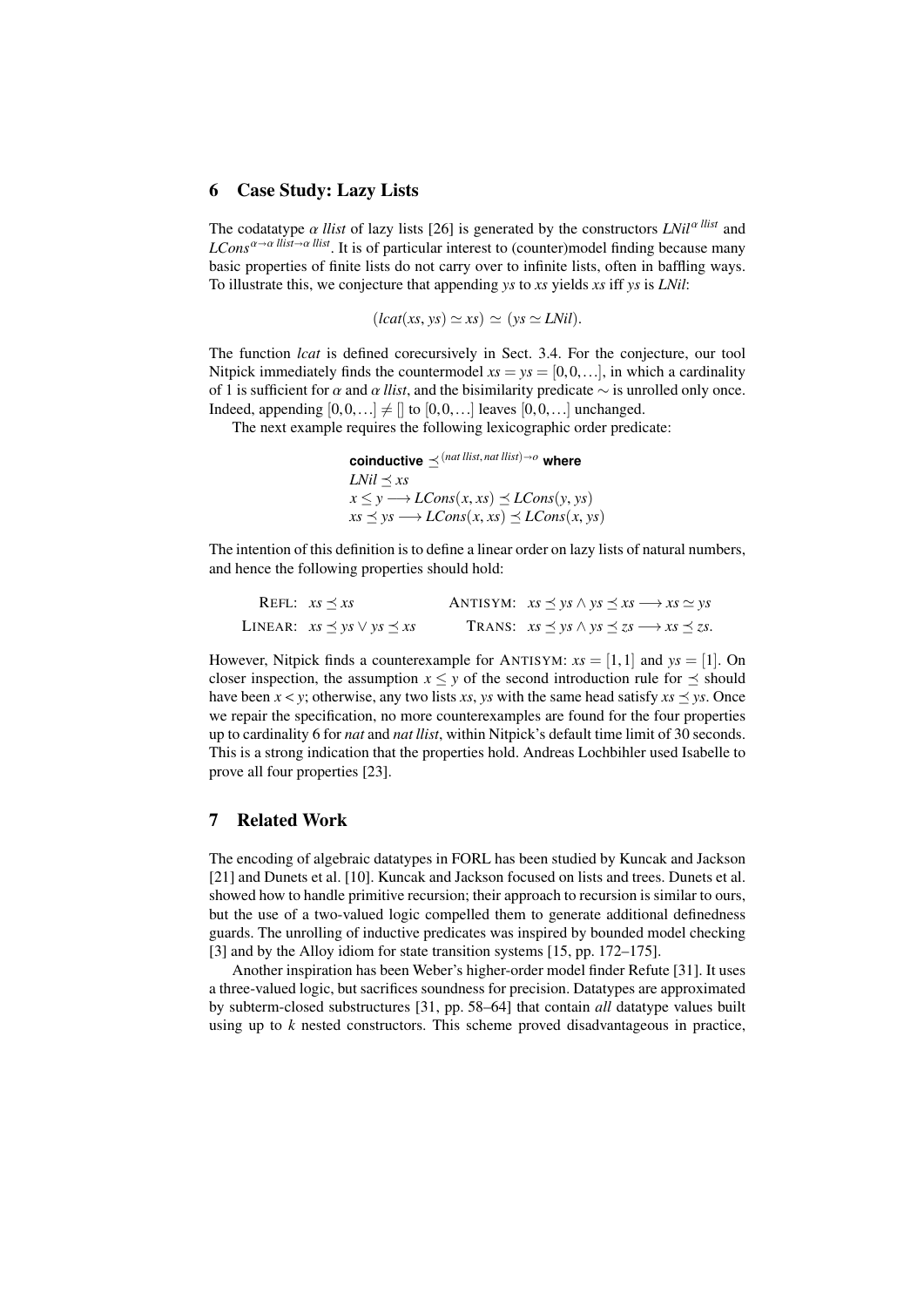because it generally requires higher cardinalities to obtain the same models as with Kuncak and Jackson's approach. Weber handled (co)inductive predicates by expanding their HOL definition, which in practice does not scale beyond a cardinality of 3 for the predicate's domain because of the higher-order quantifier.

The Nitpick tool, which implements the techniques presented here, is described in a separate paper [5] that covers the handling of higher-order quantification and functions. The paper also presents an evaluation of the tool on various Isabelle/HOL theories, where it competes against Quickcheck [2] and Refute [31], as well as two case studies.

# 8 Conclusion

Despite recent advances in lightweight formal methods, there remains a wide gap between specification languages that lend themselves to automatic analysis and those that are used in actual formalizations. As an example, infinite types are ubiquitous, yet most model finders either spin forever [9, 24], give up immediately [8], or are unsound [1; 28, p. 164; 31] on finitely unsatisfiable formulas.

We identified several commonly used definitional principles and showed how to encode them in first-order relational logic (FORL), the logic supported by the Kodkod model finder and the Alloy Analyzer. Our main contribution has been to develop three ways to translate (co)inductive predicates to FORL, based on wellfoundedness, polarity, and linearity. Other contributions have been to formulate an axiomatization of coalgebraic datatypes that caters for infinite ( $\omega$ -regular) values and to devise a procedure that computes the acyclicity axiom for mutually recursive datatypes.

Our experience with the counterexample generator Nitpick has shown that the techniques scale to handle real-world specifications, including a security type system and a hotel key card system [5]. Although the tool is fairly new, one user has already reported saving several hours of failed proof attempts thanks to its support for codatatypes and coinductive predicates while developing a formal theory of infinite process traces [22].

*Acknowledgment.* I want to thank Sascha Böhme, Lukas Bulwahn, Andreas Lochbihler, Tobias Nipkow, Mark Summerfield, and the anonymous reviewers for suggesting many improvements to this paper, and Alexander Krauss for helping to structure it.

## References

- 1. W. Ahrendt. Deductive search for errors in free data type specifications using model generation. In A. Voronkov, ed., *CADE-18*, vol. 2392 of *LNAI*, pp. 211–225. Springer, 2002.
- 2. S. Berghofer and T. Nipkow. Random testing in Isabelle/HOL. In J. Cuellar and Z. Liu, eds., *SEFM 2004*, pp. 230–239. IEEE C.S., 2004.
- 3. A. Biere, A. Cimatti, E. M. Clarke, and Y. Zhu. Symbolic model checking without BDDs. In R. Cleaveland, ed., *TACAS '99*, vol. 1579 of *LNCS*, pp. 193–207. Springer, 1999.
- 4. J. C. Blanchette and A. Krauss. Monotonicity inference for higher-order formulas. In J. Giesl and R. Hähnle, eds., *IJCAR 2010*, LNCS. Springer, 2010. To appear.
- 5. J. C. Blanchette and T. Nipkow. Nitpick: A counterexample generator for higher-order logic based on a relational model finder. In M. Kaufmann and L. Paulson, eds., *ITP-10*, LNCS. Springer, 2010. To appear.